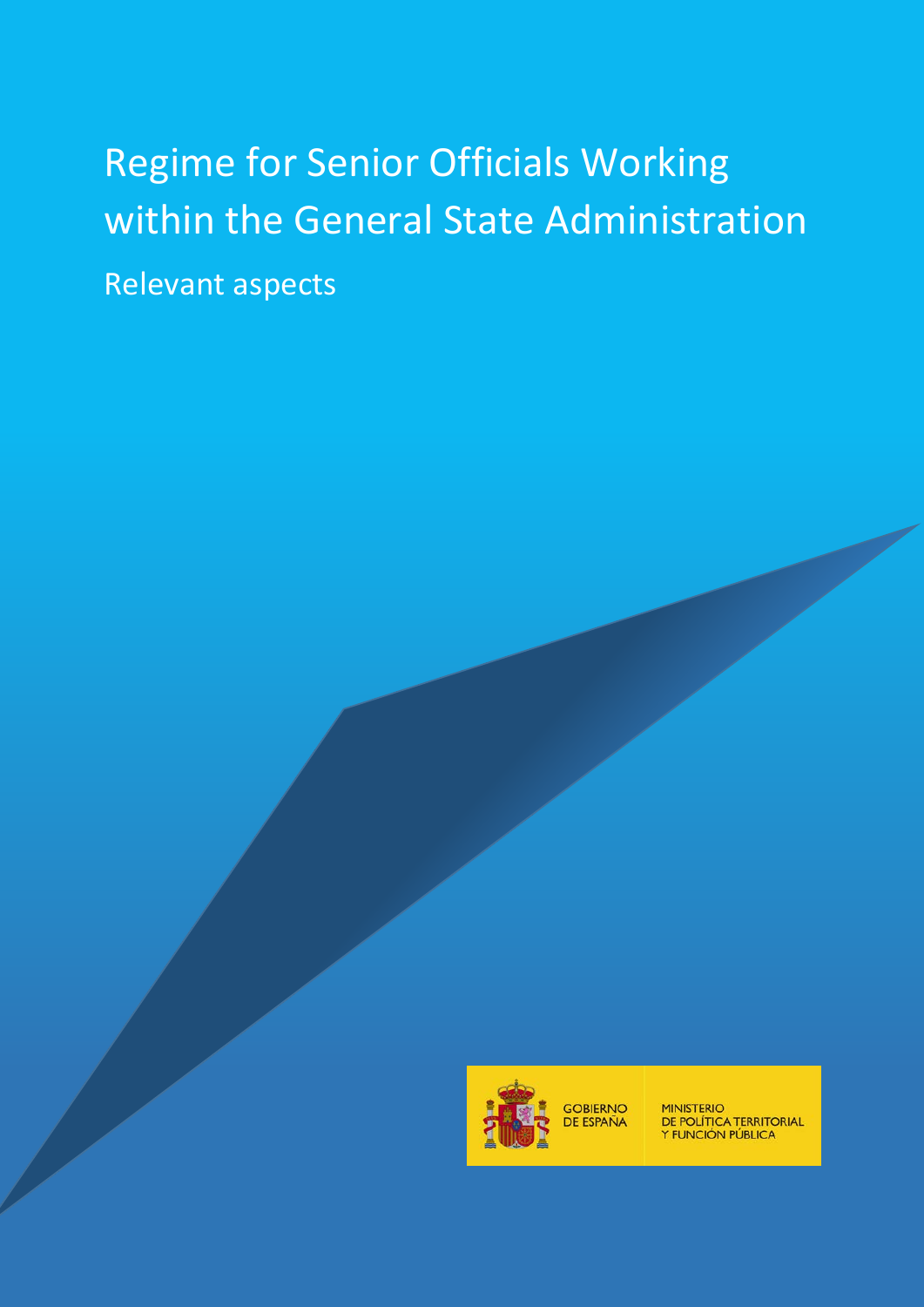#### **Elaboración:**

Subdirección General de Régimen de los Altos Cargos de la Oficina de Conflictos de Intereses, Ministerio de Política Territorial y Función Pública

#### **Edita:**

© Ministerio de Política Territorial y Función Pública. Secretaría General Técnica Centro de Publicaciones 2020

**NIPO:** 277200351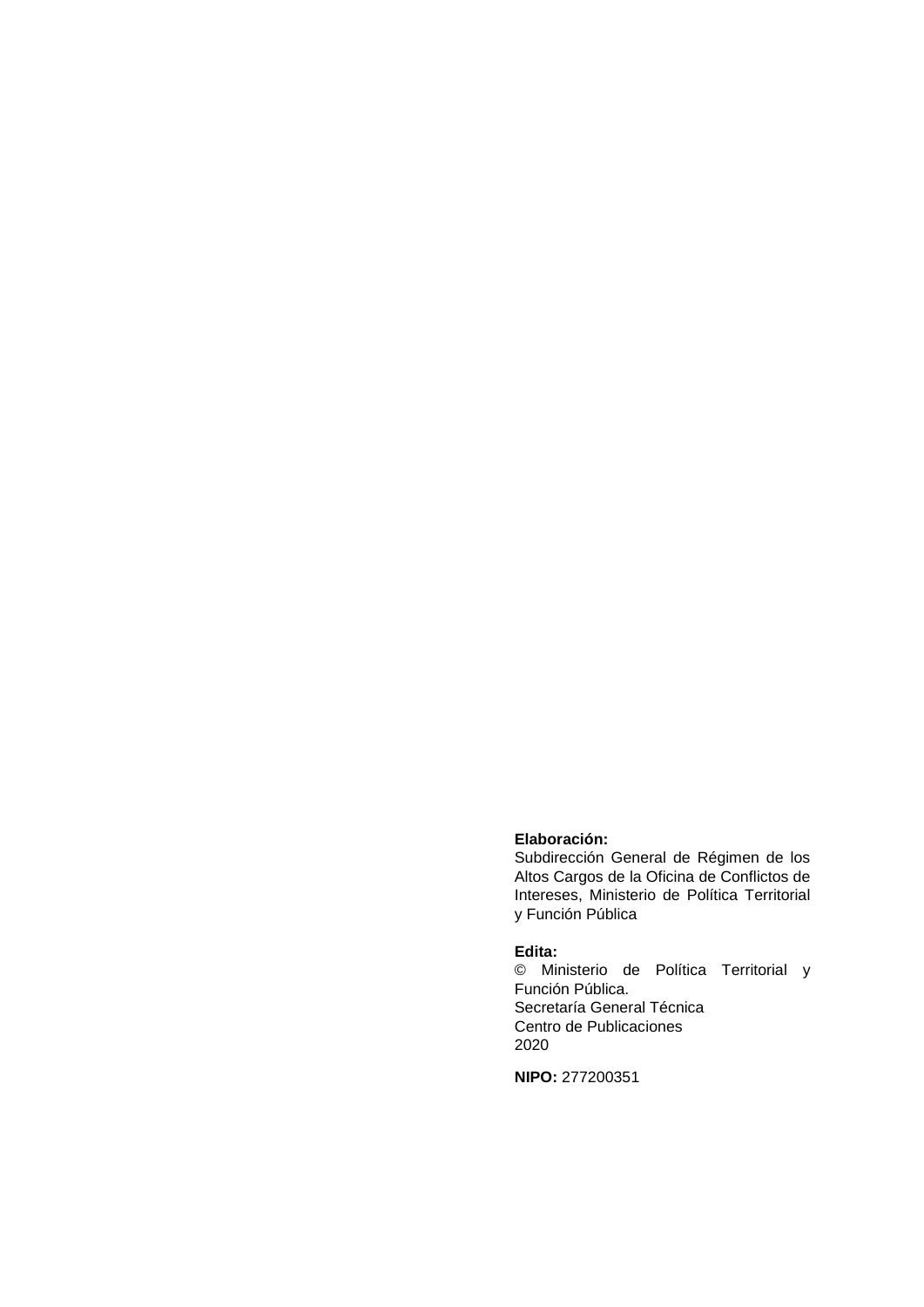# Index

| Limitations on exercising private activities two years after leaving the service  11       |  |
|--------------------------------------------------------------------------------------------|--|
| Prior notice of commencing new activities for two years after leaving the service  12      |  |
| Declaring activities and assets within three months of taking up the position  13          |  |
| Declaration of activities and assets within three months of leaving the service 14         |  |
| Notifications relating to declaring activities, assets and property rights while holding a |  |
| Mandatory electronic submission of declarations and notifications to the OCI  15           |  |
|                                                                                            |  |
| Register of Activities and Register of Assets and Property Rights for senior officials 17  |  |
|                                                                                            |  |
|                                                                                            |  |
|                                                                                            |  |
|                                                                                            |  |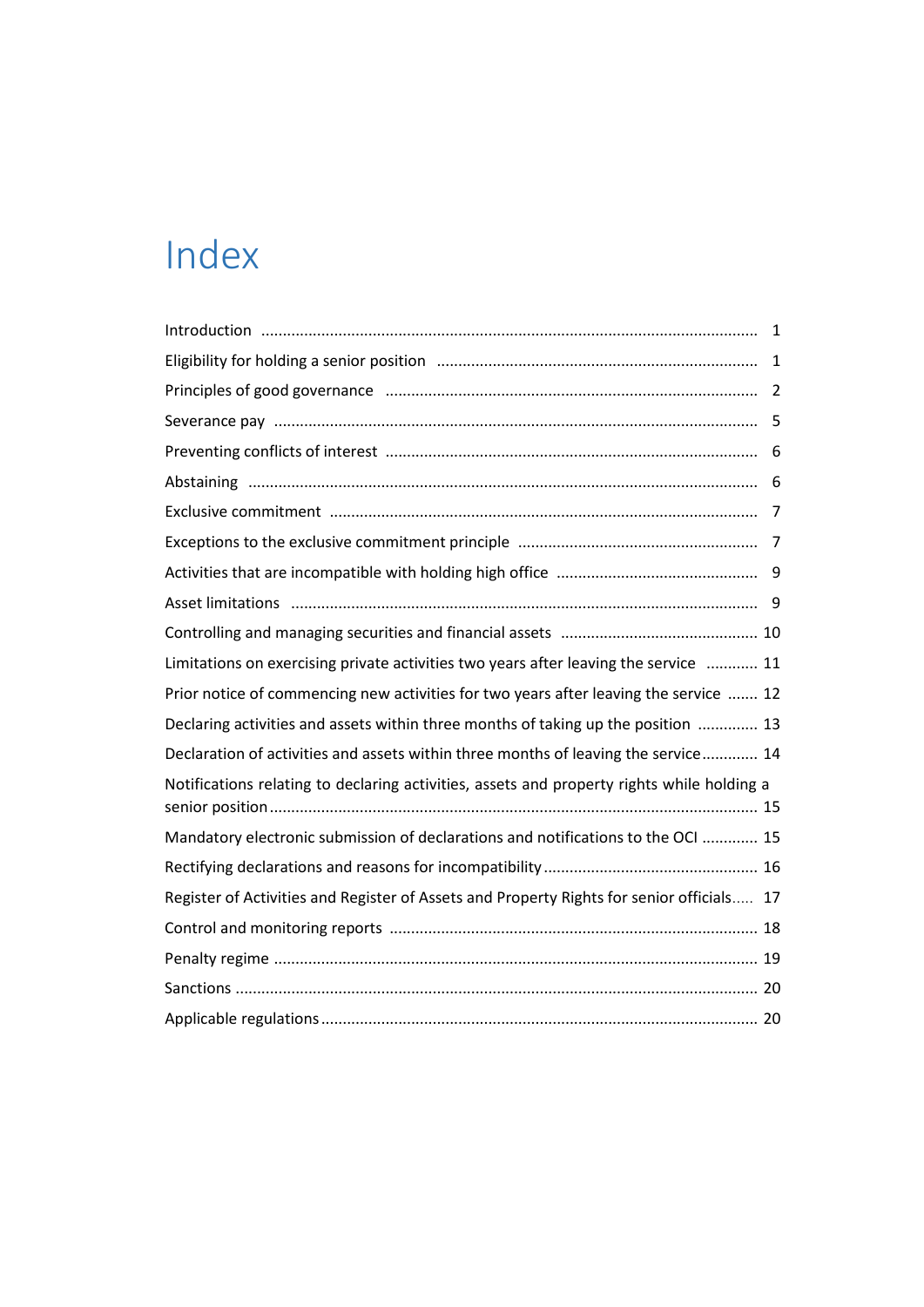# <span id="page-3-0"></span>**Introduction**

One single regulation -Act 3/2015 of 30 March, which regulates the holding of General State Administration senior positions- includes provisions relating to the appointment of senior officials, and clarifies their severance pay regime, social protection, use of human and material resources, as well as setting out incompatibilities and the prevention of conflicts of interest.

In turn, the regulation that develops the Preliminary, 2nd and 3rd sections of Act 3/2015 of 30 March, which regulates the holding of General State Administration senior positions and approved under Royal Decree 1208/2018 on 28 September, establishes that declarations, notifications and documents are to be presented electronically. Among other matters, it also expands on the procedures and contents that are aimed at ensuring senior officials' compliance with their declaration duties.

Order TFP/2/2020 of 8 January, modified by Order TFP/350/2020 of 16 April, approves the forms for making declarations, notifications and electronic documents by senior officials and determines that, from 20 October 2020, it will be mandatory to complete those declaration, notification and electronic document forms using the Subsede electronica del Portal Funciona.

Lastly, Section II of Act 19/2013 of 9 December, on transparency, access to public information and good governance, establishes the set of good governance principles to be observed by senior officials in the exercise of their duties.

This publication sets out the most relevant aspects of the General State Administration's regime for senior officials, and aims to help those officials' understanding and compliance with their duties, in accordance with applicable regulations.

### Eligibility for holding a senior position

It is the responsibility of each General Technical Secretariat to compile the following documentation in accordance with any internal procedures established for its ministerial department, as well as for any attached state, foundation and corporate public sector organisations and entities:

Statement of compliance regarding eligibility (Form 1), in which the candidate proposed for a senior position vouches that he or she meets the requirements for being appointed as set out in Article 2 of the Act - in particular, indicating the absence of any reason that may impede the good reputation required and the veracity of the information provided.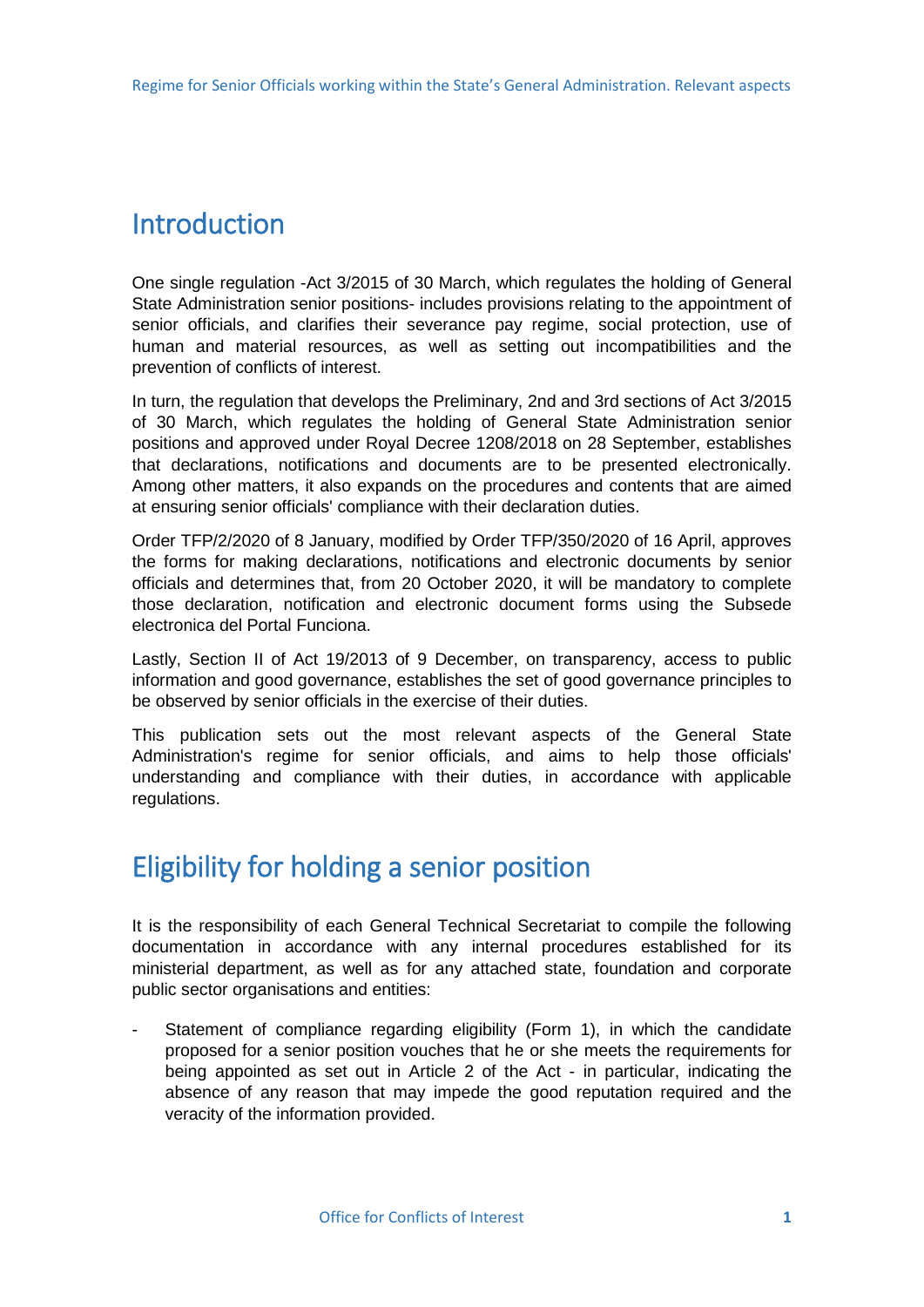<span id="page-4-0"></span>- Curriculum vitae (Form 2), signed by the candidate who has been nominated for the senior position.

Both documents shall be examined by the body responsible for the proposed appointment prior to such appointment. After their appointment, the curriculum vitae shall be published on the website of the body, organisation or entity for which they provide their services.

The General Technical Secretariat may forward on to the Office of Conflicts of Interest (OCI) both the Statement of compliance regarding eligibility (Form 1) and the Curriculum Vitae (Form 2), in accordance with Article 28 of Act 39/2015 of 1 October, regarding the common administrative procedure for public authorities, and for the purposes of complying with Article 2 of Act 3/2015. In such case, it will not be necessary for the senior official to fill out and submit to the OCI the forms mentioned above, where they have already been sent directly by the General Technical Secretariat.

However, **within 7 days** of their appointment, the senior official must send their Criminal record certificate directly to the OCI or give their authorisation for the OCI to have direct access to any of their details recorded in the Central Prisoners Register, in accordance with Article 4.2 of the Regulation (Royal Decree 1208/2018 of 28 September). This authorisation may be given through the Subsede electronica del Portal Funciona.

Anyone holding a senior position shall be deemed to be a **person with public responsibility** for the purposes of Article 14 of Act 10/2019 of 28 April, on preventing money laundering and terrorism financing.

# Principles of good governance

Section II of Act 19/2013 of 9 December lays down the set of principles of good governance that are to be observed by senior officials in carrying out their duties, and these shall inform the interpretation and application of the penalty regime.

In particular, it provides that in carrying out their duties, senior officials shall observe the provisions of the Spanish Constitution and the rest of the legal system and shall promote respect for fundamental rights and public freedoms.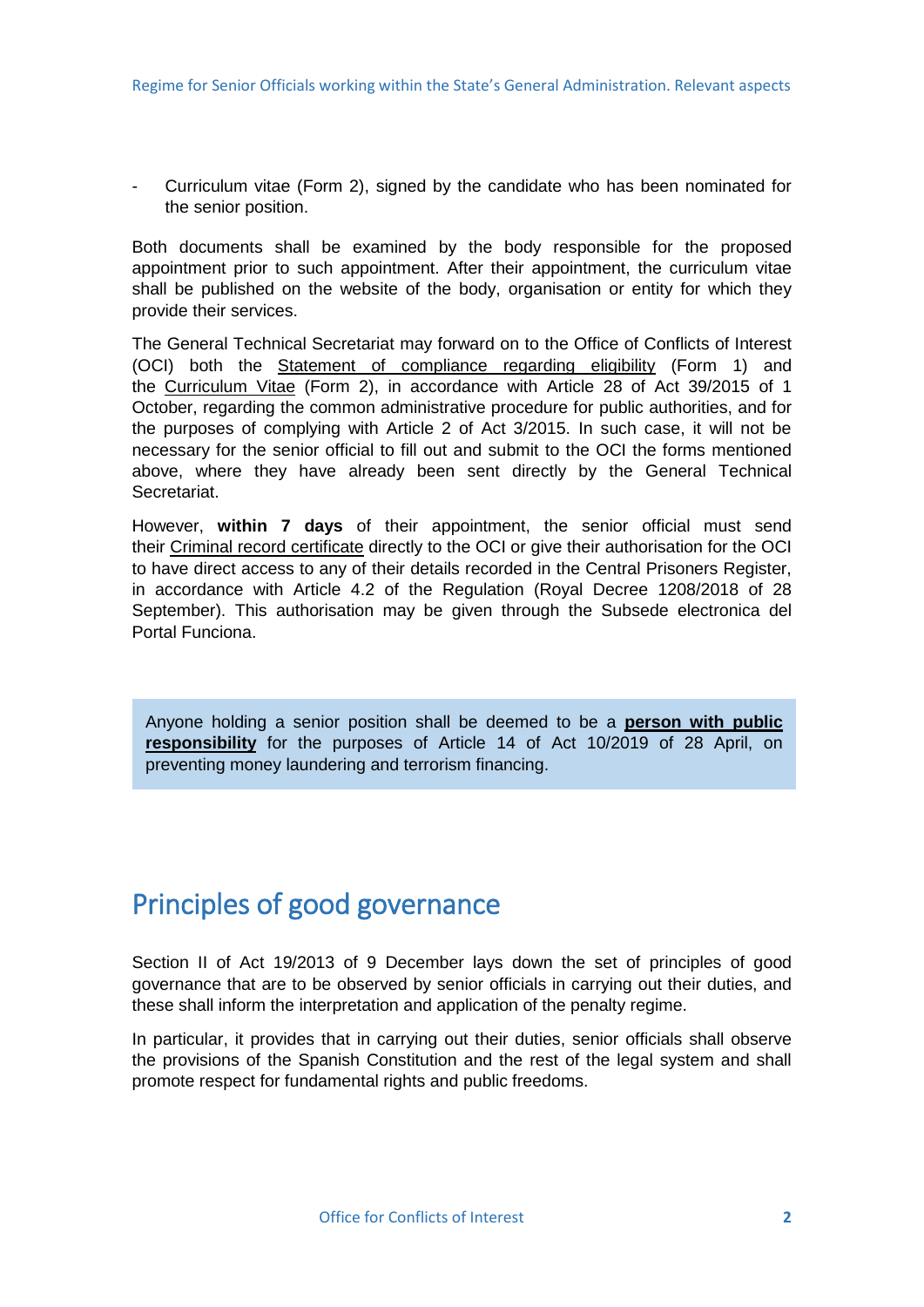They will also align their activities with the following general principles of behaviour:

- a) General principles:
	- 1. They shall act transparently in conducting public affairs, in accordance with the principles of effectiveness, economy and efficiency, and with the aim of satisfying the general interest.
	- 2. They shall perform their duties with a commitment to public service, and refrain from any conduct that is contrary to these principles.
	- 3. They shall respect the principle of impartiality, so that they maintain independent judgement, unrelated to any particular interest.
	- 4. They shall ensure equal treatment without discrimination of any kind in carrying out their duties.
	- 5. They shall act with due diligence in carrying out their duties and encourage quality in the provision of public services.
	- 6. They shall uphold worthy conduct and treat members of the public correctly.
	- 7. They shall assume responsibility for their own decisions and actions and those of the organisations they direct, notwithstanding any others that may be legally required.
- b) Principles for action:
	- 1. They shall carry out their activities with full commitment and with full respect for the regulations that govern incompatibilities and conflicts of interest.
	- 2. They shall exercise due diligence with regard to facts or information that they become aware of in the course of, or in connection with, the exercise of their duties.
	- 3. They shall notify enforcing bodies of any irregularity of which they are aware.
	- 4. They shall exercise the powers delegated to them under the regulations in force for the exclusive purpose for which they were granted and shall avoid any action that could endanger the public interest or the Authorities' assets.
	- 5. They shall not become involved in situations, activities or interests that are incompatible with their duties and shall refrain from becoming involved in any matter where there is a cause that could affect their objectivity.
	- 6. They shall not accept gifts that go beyond normal social or courtesy purposes, or accept favours or services under advantageous terms that may influence the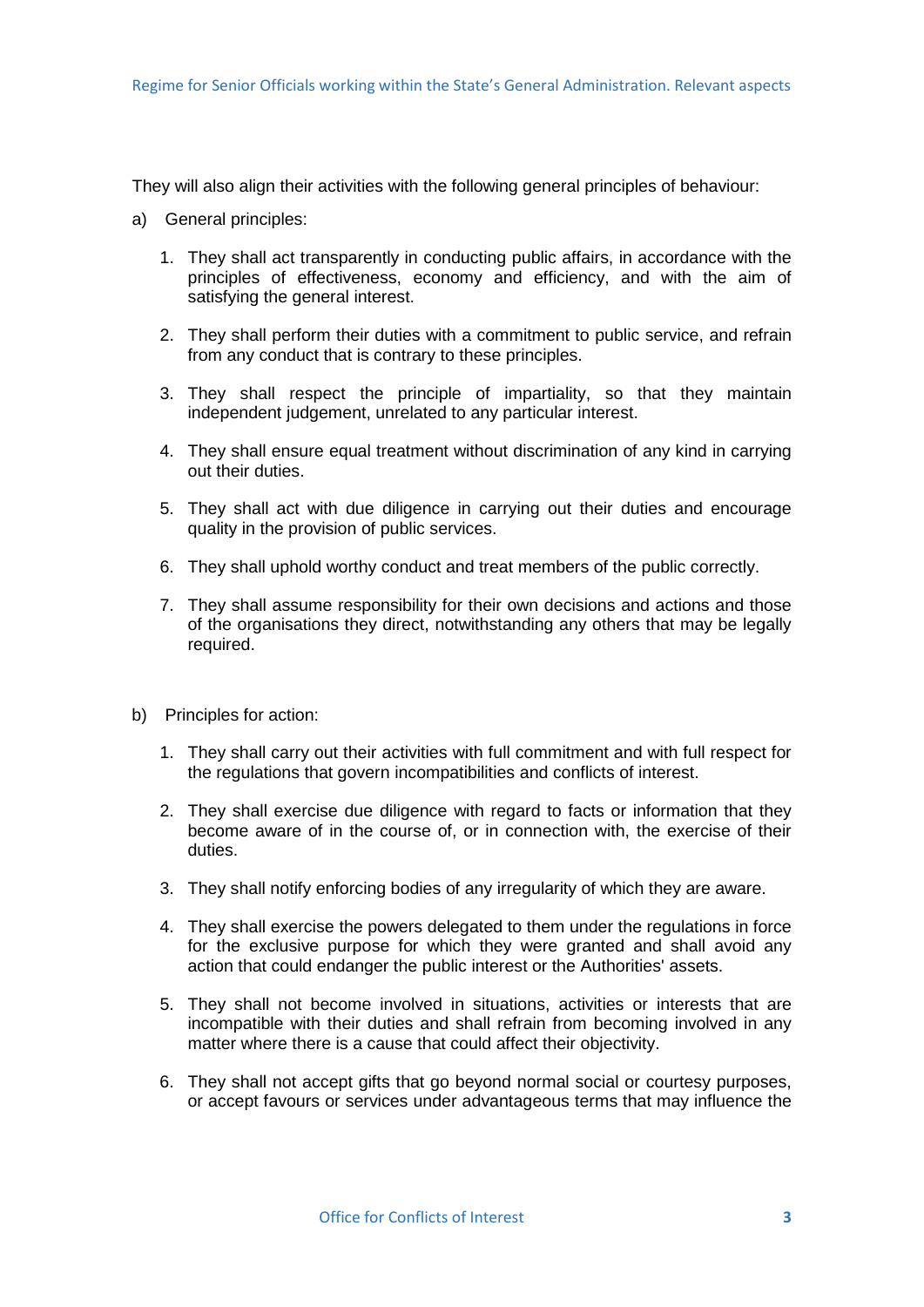exercise of their duties. Any gifts that have greater institutional relevance shall be incorporated into the assets of the corresponding Public Authority.

- 7. They shall perform their duties transparently.
- 8. They shall properly manage, protect and conserve public resources. Such resources are not to be used for activities other than those permitted under applicable regulations.
- 9. They shall not use their position within the Administration to obtain personal or material advantages.

The aforementioned principles of good governance are supplemented by certain provisions of Act 3/2015 of 30 March.

Firstly, senior officials shall be appointed from among suitable persons - taken to mean those who meet the requirements of good repute, as well as with the appropriate training and experience, as deemed by both the proposing person and the person appointing the senior official. Hence, the obligation to submit the Statement of compliance regarding eligibility (Form 1), Curriculum vitae (Form 2) and criminal record certificate as described above. Senior officials also undertake to comply with eligibility requirements for the duration of the time that they hold the position.

Act 3/2015 of 30 March further establishes that the exercise of the senior position shall be subject to complying with the following principles, which shall inform the regulations applicable to the exercise of the duties and activities relating to senior positions; these shall be used as interpretative criteria when applying sanctioning provisions:

- a) General interest
- b) Integrity
- c) Objectivity
- d) Transparency and responsibility
- e) Austerity

It also establishes that senior management shall manage human, financial and material resources in accordance with the principles of efficiency and sustainability.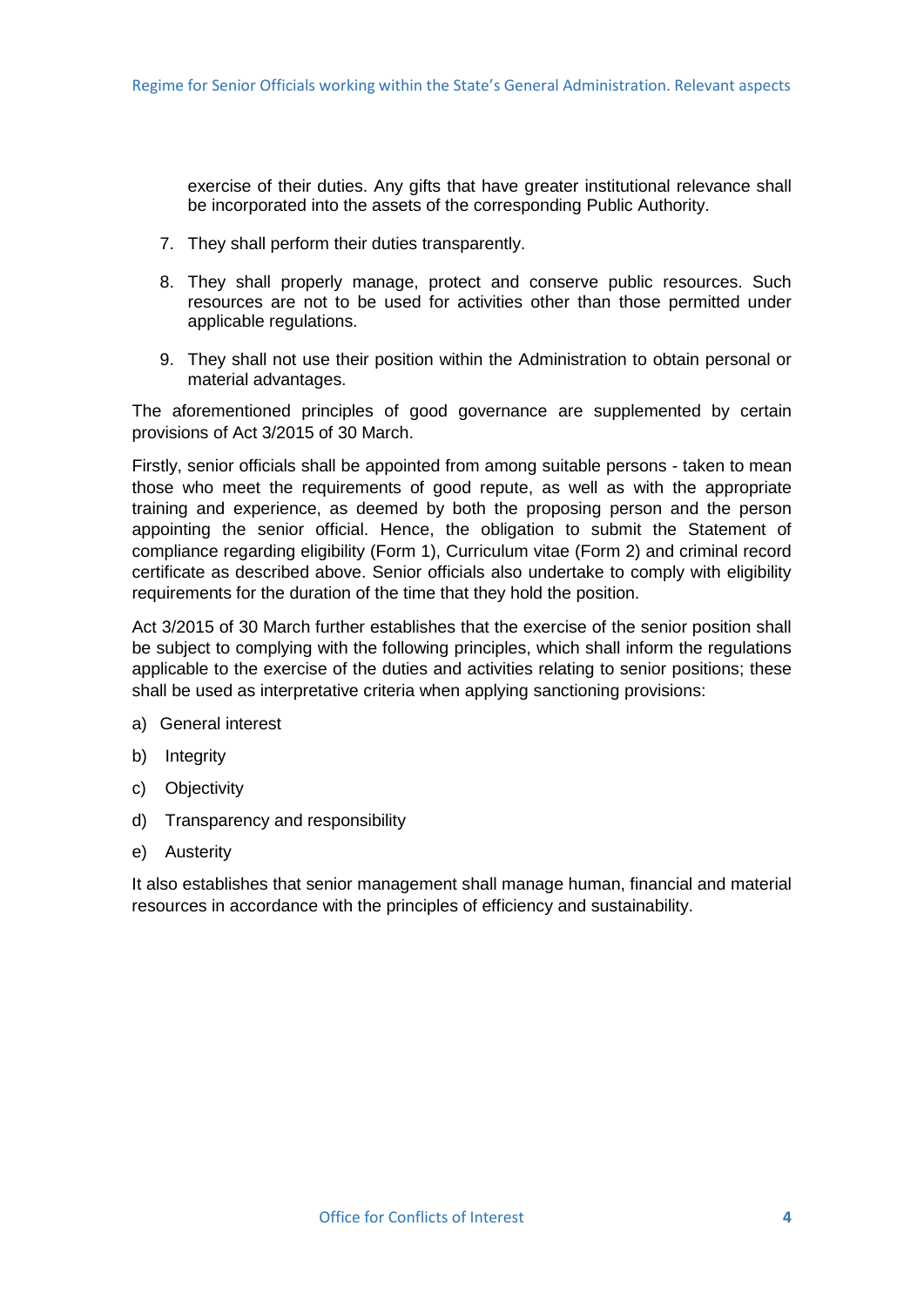### <span id="page-7-0"></span>Severance pay

Anyone who has the right shall receive monthly financial compensation, for a maximum period of **two years**.

The receipt of pensions, allowances and any other financial benefit to which the senior official may be entitled as a result of leaving their position is incompatible with any remuneration charged to the public authorities, or any of their subsidiary bodies, organisations or undertakings, or where charged to constitutional bodies or resulting from the application of tariffs, as well as any remuneration from private activity (except those provided for under Article 13.2c of Act 3/2015) with the receipt of retirement pension due to passive rights or through any public and obligatory social security system.

**Within fifteen working days** of any potential incompatibility, any senior official entitled to receive this compensatory pension must submit the document Senior officials' option upon leaving the service (Form 14) to the OCI, along with the Declaration of responsibility not to carry out paid work upon leaving the service (Form 15) through the Subsede electrónica del Portal Funciona.

Once this documentation has been received, the OCI will send the senior official any remaining documentation that needs to be completed and sent directly to the payer.

### **Specific characteristics applicable to career civil servants**

Career civil servants in special service situations (by virtue of their seniority) who, after leaving the service, opt to receive a compensatory pension, shall be placed on personal voluntary leave, and must remain on such leave for at least two continuous years, even if their compensatory pension entitlement is shorter.

In the event that a senior official does not apply to re-enter active service within one month of leaving, they will be declared to be on voluntary personal leave, and will have to remain as such for at least two continuous years, starting from the day on which they lost their senior official status.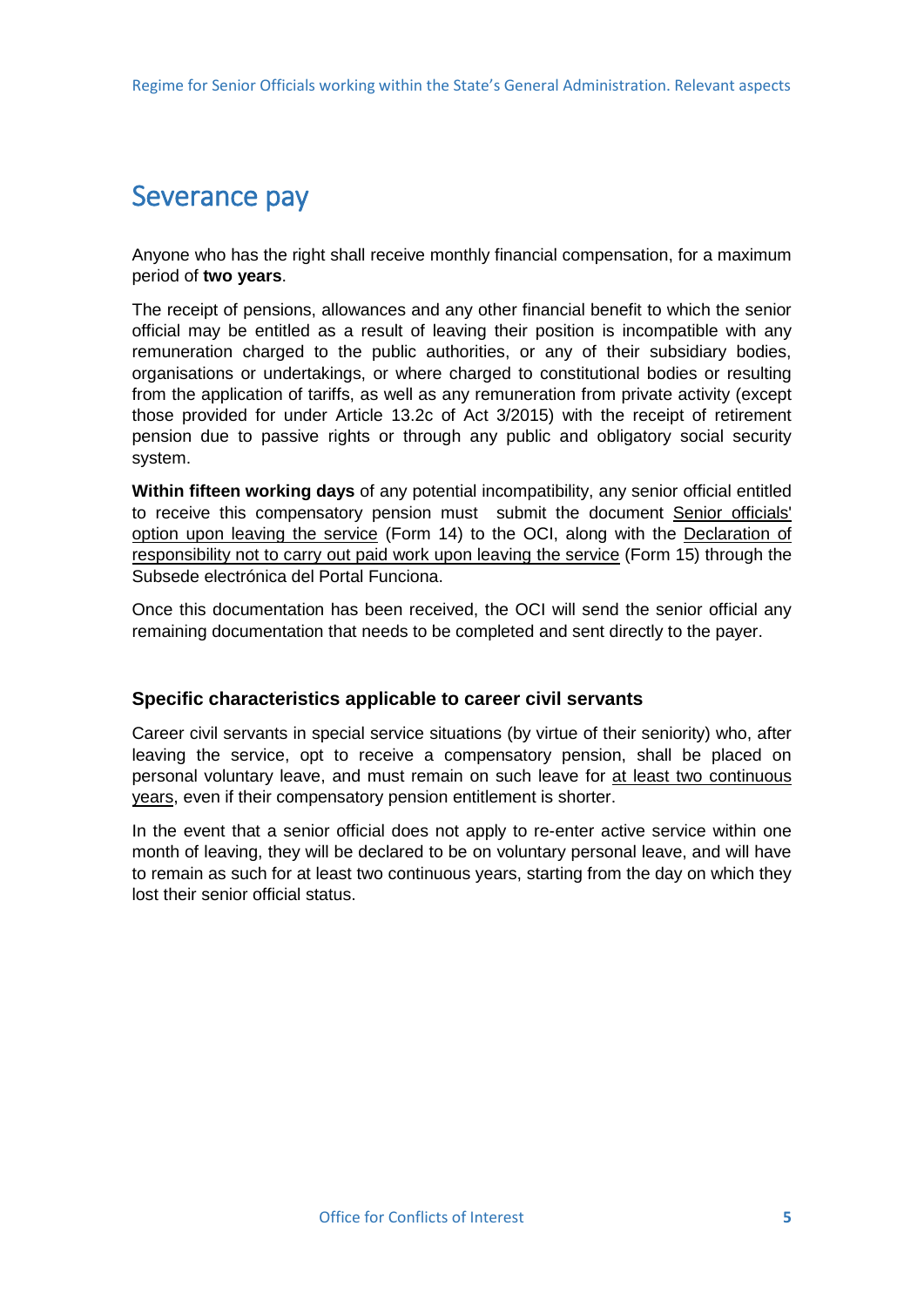# <span id="page-8-0"></span>Preventing conflicts of interest

The senior official shall serve the general interest objectively and shall prevent his personal interests from influencing the performance of his duties.

There will be a conflict of interest when the decision to be taken may affect personal interests, with the following being considered as such:

- a) Their own interests.
- b) Family interests, including those of their spouse or person with whom they live in a similar relationship and relatives within the fourth degree of consanguinity or second degree of affinity.
- c) The interests of anyone with whom they have a pending litigation issue.
- d) The interests of anyone with whom they have a close friendship or manifest enmity.
- e) The interests of legal or private entities to which the senior official has been linked as part of an employment or professional relationship of any kind in the two years prior to the appointment.
- f) Those of legal or private entities to which the family members referred to in (b) above are linked as part of an employment or professional relationship of any kind, where such relationship involves the exercise of managerial, advisory or administrative functions.

# Abstaining

In the event that a senior officer falls within a conflict of interest as defined in the previous paragraph, they are required to abstain.

The senior official shall abstain in writing, notifying their immediate superior or body that appointed them and, within **one month**, this shall be reported by the senior official to the OCI's Register of Senior Officials' Activities, using the document Abstaining from administrative proceedings (Form 8) through the Subsede electrónica del Portal Funciona.

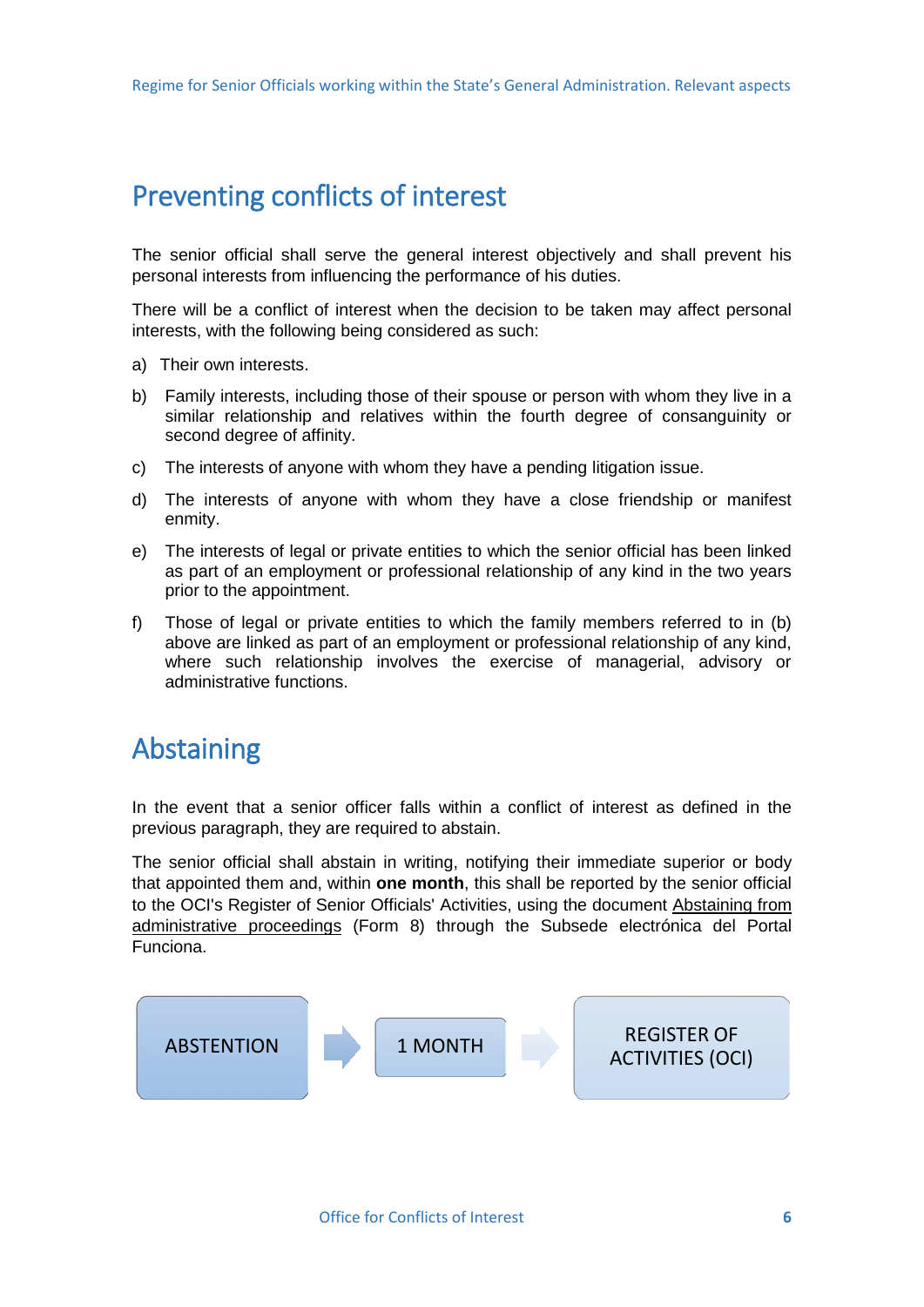<span id="page-9-0"></span>Abstaining during a collegiate organisation's meeting shall be recorded in the minutes and reported by the collegiate organisation's secretary to the OCI's Register of Senior Officials' Activities using document Abstaining from collegiate organisations (Form 9).

### Exclusive commitment

The senior officer shall carry out his duties on a full-time basis and shall not combine working activity with any other position, office, representation, profession or activity, public or private, on his own account or on behalf of others, whether alone or via substitution or proxy. The senior official may not therefore receive any other public or private remuneration.

### Exceptions to the exclusive commitment principle

The exercise of a senior official's duties shall be compatible only with the following activities, which must in any case be reported to the Office of Conflicts of Interest:

#### **Public activities compatible with the exercise of high office:**

- Carrying out their institutional duties, those for which they are commissioned by the government, and those to which they are appointed based on their qualifications.
- Conduct temporary missions of representation to other States, or with international organisations or conferences.
- The duties of chairing the companies referred to in Article 166.2 of Act 33/2003 of 3 November regarding Public Authorities Assets, where the nature of the company's objectives is related to the powers legally attributed to the senior officer, as well as representing the General State Administration within collegiate organisations, managers or boards of directors of organisations or companies with public capital, or organisations governed by public law.

Being a member of more than two boards of directors of such bodies, undertakings, companies or entities, or being chairman of the companies referred to in the previous paragraph, shall require authorisation by the Council of Ministers.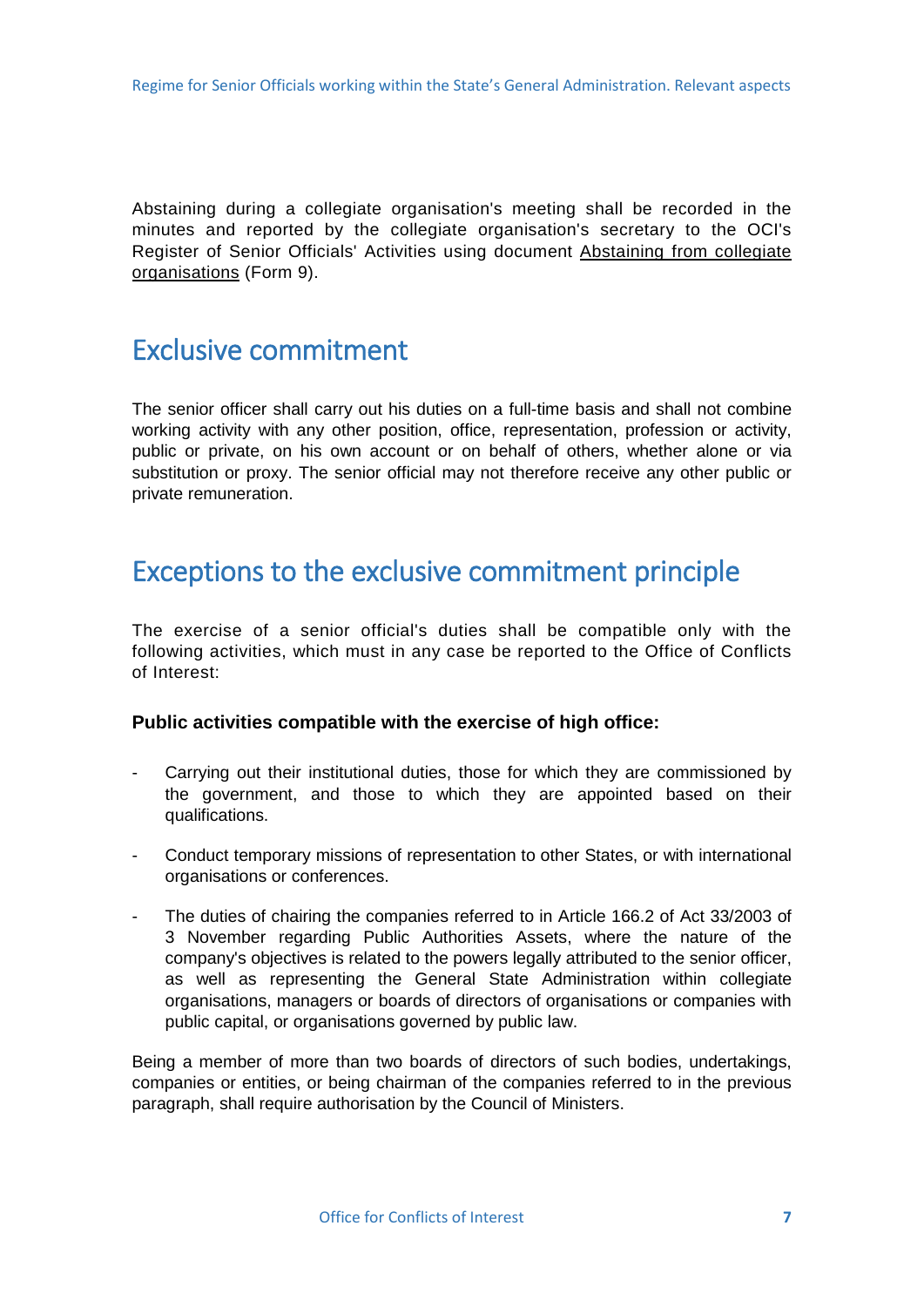In these situations, senior officials may not receive any remuneration except for travel, accommodation and transfer expenses in accordance with current regulations. Any accrued sum of any kind that should not be received shall be paid directly by the organisation, entity or company to the Treasury.

- Carrying out ordinary research activities specific to the organisation or institution in which they exercise their duties, without receiving remuneration for them. This exception covers production and creative tasks that are literary, artistic, scientific or technical in nature and publications resulting therefrom.
- Members of the government and Secretaries of State may make their activity compatible with that of a Member of Parliament of Senator of the Spanish Parliament under the terms of Spain's General Electoral System Act.

#### **Public activities compatible with holding high office:**

The following private activities may be carried out by senior officials, provided that doing so does not compromise the senior official's impartiality or independence when carrying out their duties:

- Activities involving simply administering personal or family wealth under the limits established by law.
- Creative and production tasks that are literary, artistic, scientific or technical in nature and publications resulting therefrom, as well as occasional collaboration on an exceptional basis and speaking at conferences, seminars, working sessions, lectures or courses of a professional nature, provided that these are not the result of an employment or service relationship and do not detract in any way from the strict compliance of their duties.
- Taking part in non-profit cultural or charitable organisations and foundations, provided that they do not receive remuneration or income for such participation greater than that authorised under Article 3.5 of Act 49/2002 of 23 December, which regulates the tax regime for non-profit entities and tax incentives for patronage.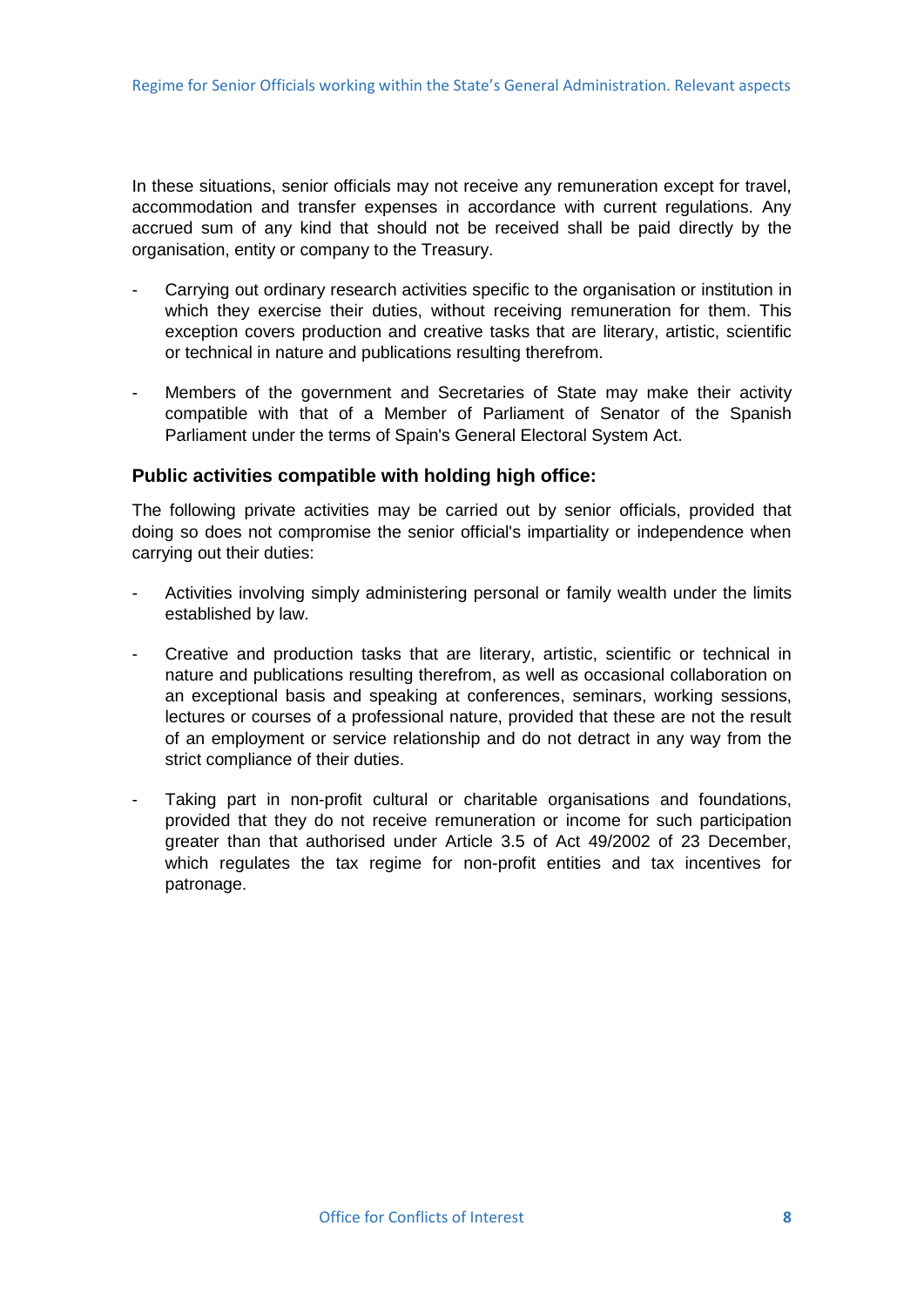# <span id="page-11-0"></span>Activities that are incompatible with holding high office

In view of the principle of exclusive commitment, senior officers may not undertake, either on their own behalf or through substitution or proxy, any other position, office, representation, profession or activity, public or private, on their own behalf or that of others, which are not exempted in accordance with the previous paragraph.

Consequently, among others, the following activities may not be carried out by active senior officers:

- Teaching in public or private universities. Directing doctoral theses or being members of thesis evaluation panels.
- Being a member of selection bodies for public employees or for civil service examination trainers.
- Holding positions in private companies (chair, director, administrator, representative etc).

### Asset limitations

Senior officials may not hold, either directly or indirectly, more than ten percent of the shares in any company that has agreements or contracts of any kind with the state, autonomous region or local public sector, or is in receipt of subsidies from any public administration.

This prohibition shall also be applicable if the company in which they participate is a subcontractor to another company that has contracts of any nature with the state, autonomous region or local public sector, where such subcontracting has taken place with the successful bidder of the contract with the Administration in which the senior official provides services and in relation to the subject-matter of that contract.

In the event that the situation described above occurs, the senior official must notify the Office of Conflicts of Interest, which must describe the measures to be taken to ensure objectivity in public behaviour.

In the case of public limited companies with more than 600,000 euros of subscribed share capital, the prohibition will affect equity stakes that are below ten percent but which represent a position in the company's share capital that may act as a relevant determinant of its actions.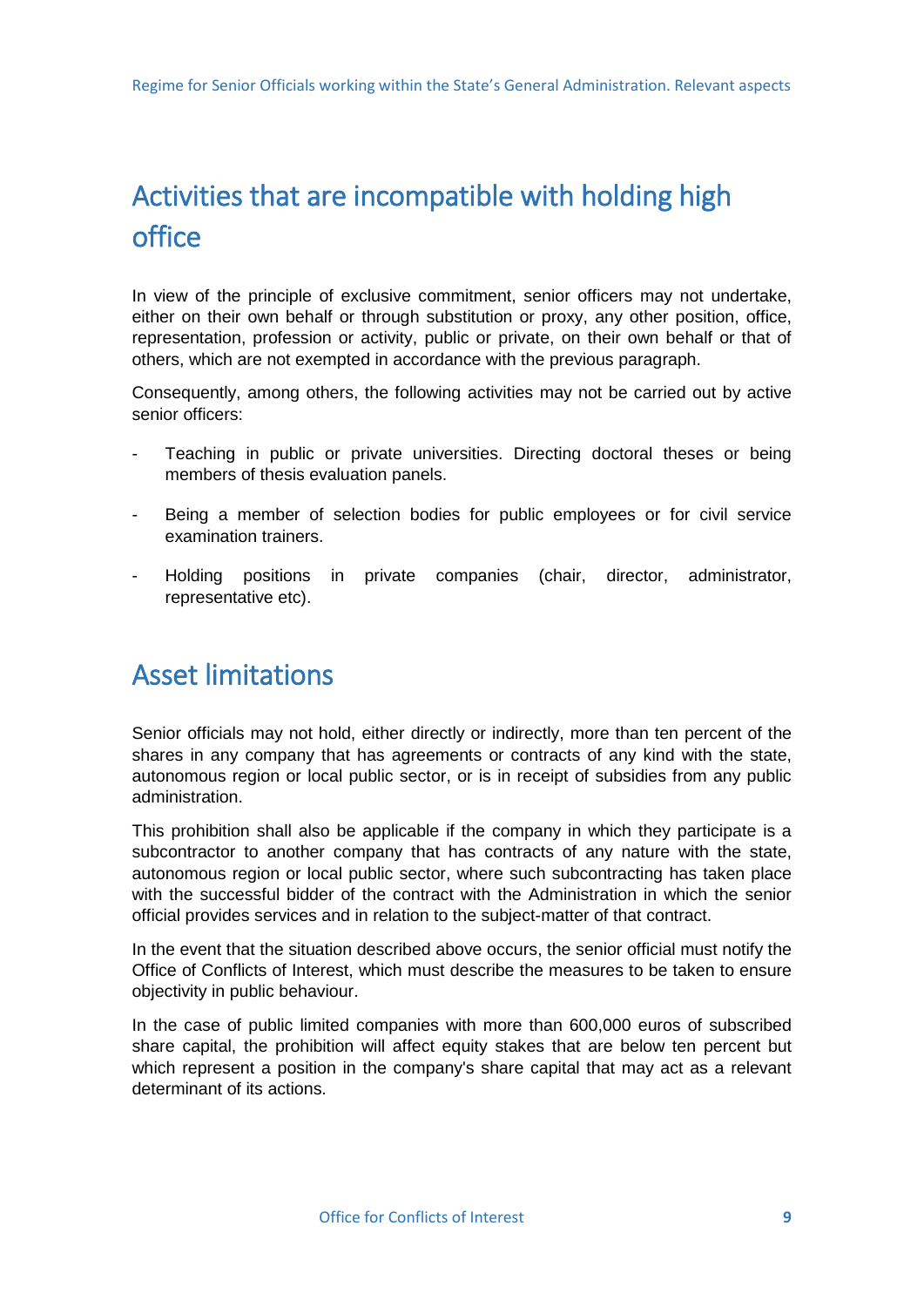<span id="page-12-0"></span>Likewise, where a senior officer has any holding under the terms referred to in the previous paragraphs, **within a period of three months** from the day following their appointment, they shall be required to dispose of the holdings and the rights attached thereto or transfer them to an independent third party for the period of time that they hold that office. Where the holding was acquired by hereditary succession or other gratuitous title during the exercise of the office, the sale or transfer must take place within three months of acquisition.

Such sale or transfer, as well as the identification of the independent third party, is to be declared to the Register of Activities and the Register of Assets and Property Rights and must have received a favourable report in advance from the Office of Conflicts of Interest.

# Controlling and managing securities and financial assets

Senior officers must engage a firm authorised to provide investment services for managing and administering shares or debt securities accepted for trading on regulated markets or under multilateral trading systems, derivatives on such shares, shares in any company that has announced its decision to apply for acceptance on to trading and shares in collective investment undertakings. This requirement shall not apply where the amount of said securities and financial instruments is not greater than 100,000 euros, calculated according to the value for the purposes of Capital Gains Tax. This engagement is to remain in place for the period of time that the senior position is held.

The provisions of the preceding paragraph shall not apply where the senior officer's securities or financial assets holdings are units in collective investment undertakings and where they do not hold a majority position; or, in the case of securities of different entities, where the senior officer does not carry out any act of disposal at his own initiative and merely receives dividends, interest payments or equivalent remuneration in kind, or makes use of exchange, conversion or public takeover bids.

A copy of the signed contracts shall be delivered to the Office of Conflicts of Interest to be recorded in the Registers, as well as to the National Securities Market Commission.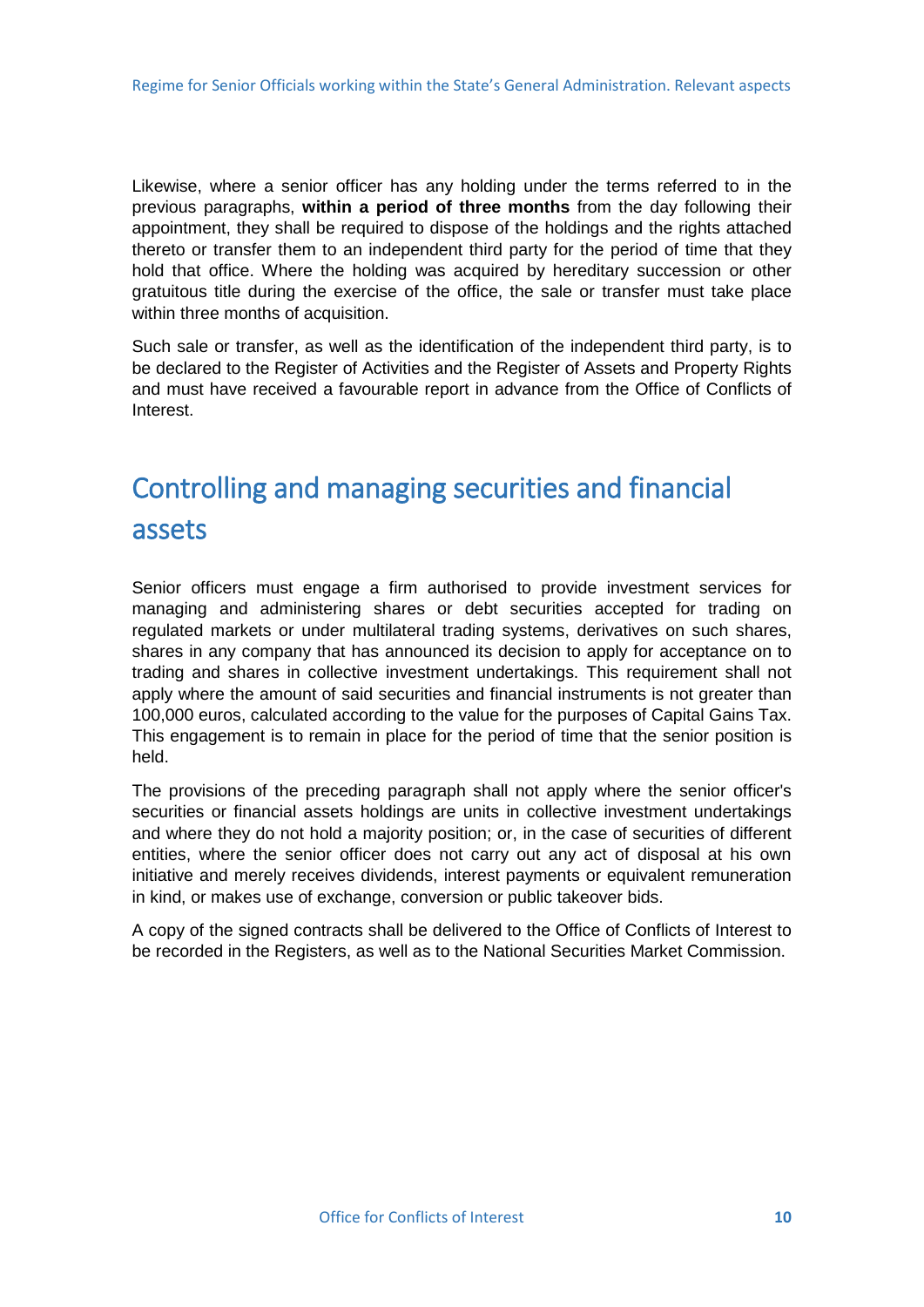# <span id="page-13-0"></span>Limitations on exercising private activities two years after leaving the service

For **two years** following the date of leaving the service, senior officials may not provide services to private entities that have been affected by decisions in which they participated. The prohibition also extends to entities belonging to the same corporate group.

A senior official shall be deemed to participate in taking a decision affecting an entity in the following circumstances:

- a) Where the senior officer, or his superior based on his proposal or the heads of its subsidiary bodies due to delegation or substitution, signs a compulsory report, administrative decision or equivalent deed subject to private law in relation to the company or entity in question.
- b) Where by means of vote or presenting the relevant proposal, they took part in collegiate organisations' sessions during which the decision relating to the company or entity was taken.

In addition, the senior official of a regulatory or supervisory body or organisation may not provide services to private entities subject to its supervision or regulation whilst they held the senior position, for **two years** after leaving the position.

No incompatibility shall apply to senior officials who, prior to occupying their public position, had worked professionally in private companies and to which they wished to return, provided that the activity they will be carrying out is in jobs that are not directly related to the competences of the public post and provided they are not in a position to take decisions that affect the public post.

For a period of **two years**, senior officials may not, either directly or via entities in which they hold a direct or indirect interest of more than ten percent, enter into technical assistance, service or similar contracts with the public administration in which they have provided services - either directly or via contractors or subcontractors, where these are directly related to the senior official's duties. The entities for whom they provide services must adopt procedures to prevent and detect situations of conflict of interest during the period indicated.

The provisions in the previous paragraphs shall also apply to senior officials who return to public service and are granted compatibility to provide paid services of a private nature.

Among other activities aimed at verifying the veracity of declarations regarding activities upon leaving the service, the OCI shall on a quarterly basis examine information regarding registration within the Social Security Department General Treasury's social security schemes.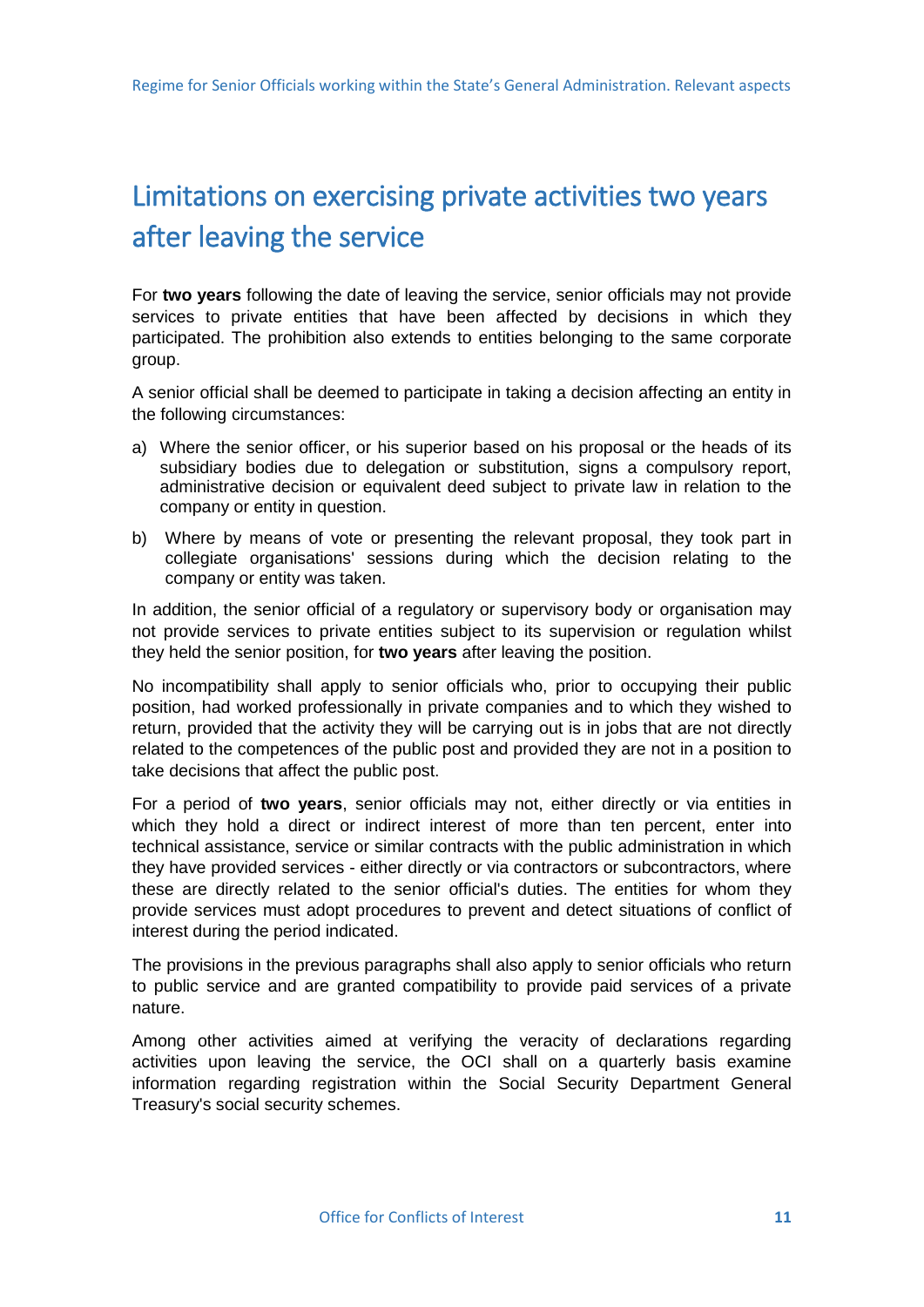# <span id="page-14-0"></span>Prior notice of commencing new activities for two years after leaving the service

For **two years** following the date of leaving the service, senior officials are to notify the OCI **prior** to commencing any activities. The notification shall cover at least the following points:

- The private activity that is to be carried out, including specification of whether the activity will be carried out on a self-employed or employed basis. In the latter case, the details identifying the company or organisation he is going to work with shall be provided, and details of its business purpose.
- Express declaration that the private activity is not directly related to the competencies of the position held; to this effect, and in accordance with the provisions of Article 15 of Act 3/2015.

For this purpose, the senior official shall send the OCI the Declaration of activities upon leaving the service (Form 5) or the abbreviated document Notification of any modification to the declaration of activities upon leaving the service (Form 5. Modification) through the Subsede electrónica del Portal Funciona. This declaration or notification shall be accompanied by any supporting documentation that the person in question deems appropriate.

Once the corresponding declaration or notification has been received, the Office of Conflicts of Interest may request any necessary information from any ministerial department, organisation or entity in which the declaring party has worked. A request for compulsory reports shall suspend the one-month deadline for resolving the procedure, in accordance with the provisions of Article 22.1d of Act 39/2015 of 1 October, regarding the Common Administrative Procedure of Public Administrations.

If the OCI considers that the prohibition set out in Article 15 of Act 3/2015 of 30 March is applicable, it shall inform the person concerned and the organisation where he will be providing his services within one month of the declaration being submitted and they, in turn, will have 15 days to respond.

If the OCI's decision is unfavourable and the person in question starts the private activity, the OCI will recommend that the competent body starts the administrative procedure to exercise its sanctioning power.

Any authorisation granted for carrying out private activity after leaving high office shall be published in the General State Administration's Transparency website at the following link: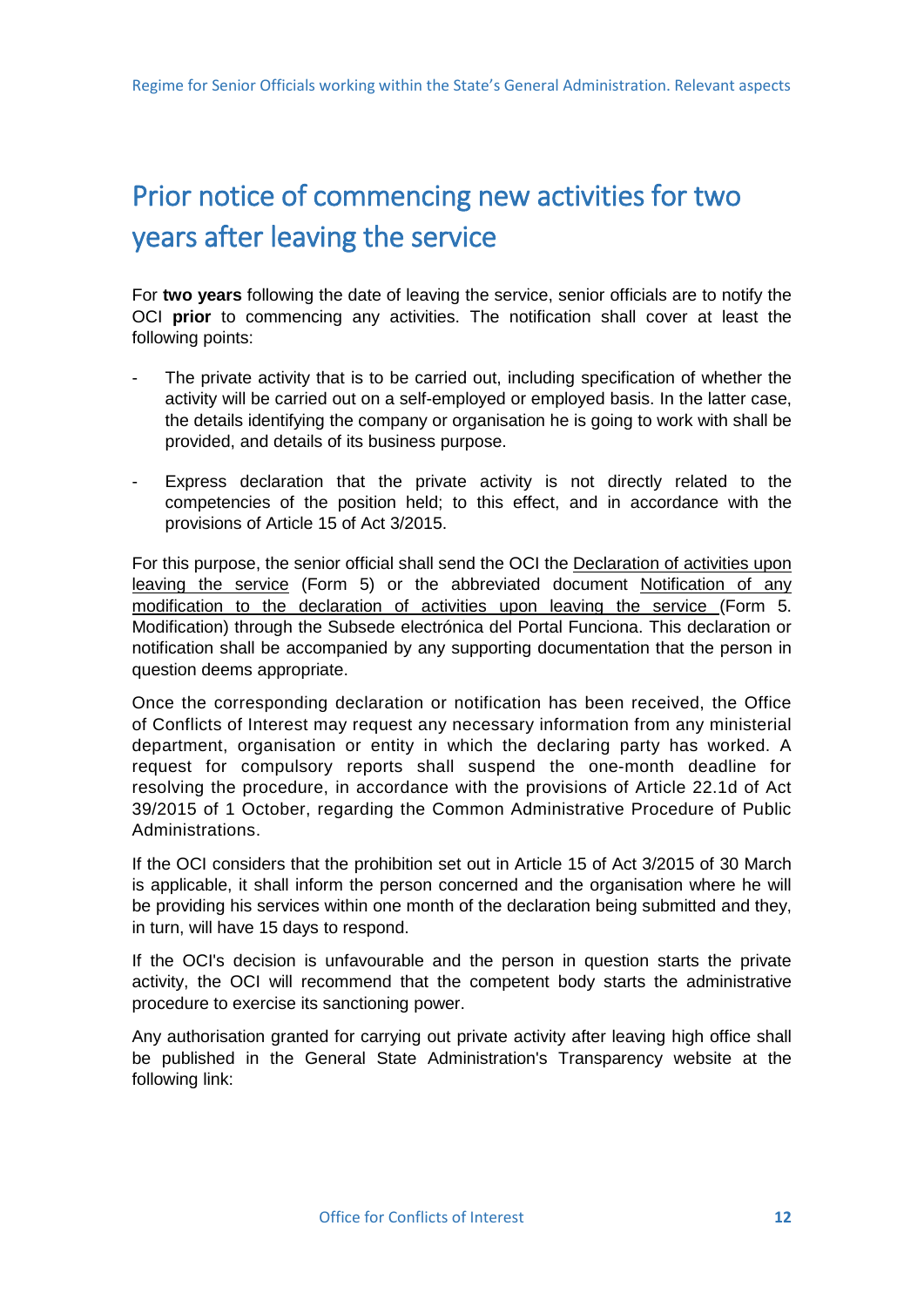<span id="page-15-0"></span>[https://transparencia.gob.es/transparencia/transparencia\\_Home/index/PublicidadActiva](https://transparencia.gob.es/transparencia/transparencia_Home/index/PublicidadActiva/AltosCargos/Autorizacion-de-actividad-privada-en-altos-cargos.html) [/AltosCargos/Autorizacion-de-actividad-privada-en-altos-cargos.html](https://transparencia.gob.es/transparencia/transparencia_Home/index/PublicidadActiva/AltosCargos/Autorizacion-de-actividad-privada-en-altos-cargos.html)

In addition, any communications and mandatory reports obtained beforehand, along with any decisions to authorise or refuse shall be accessible under the terms of Act 19/2013, of 9 December.

# Declaring activities and assets within three months of taking up the position

Within a non-renewable period of **three months** of taking up their position, senior officials are to submit the following documentation to the OCI:

a) Declaration of activities when taking up the position (Form 3)

This declaration is to identify any activities the senior official had carried out in the two years prior to taking up his position or any he will perform during his tenure.

b) Declaration of Assets & Property Rights upon taking up the position (Form 4)

Senior officials who are required to submit a Capital Gains Tax return to the tax authorities may present the certificate for the most recent annual return instead of form 4.

Senior officials who are not required to submit a Capital Gains Tax return shall, in any case, submit form 4.

- c) Publication of Assets & Property Rights in the Official State Bulletin (Form 7)
- d) Certificate for the two most recent annual income tax declarations submitted
- e) Certificate from the tax authority that they are up to date with tax obligations or, where appropriate, with outstanding tax obligations

As an alternative to the certificates referred to in paragraphs (b), (d) and (e), the Office of Conflicts of Interest may be authorised to obtain such certificates directly from the tax authorities by completing the Authorisation to request tax details (Form 12), ticking the YES box in respect of the documents for which queries are authorised.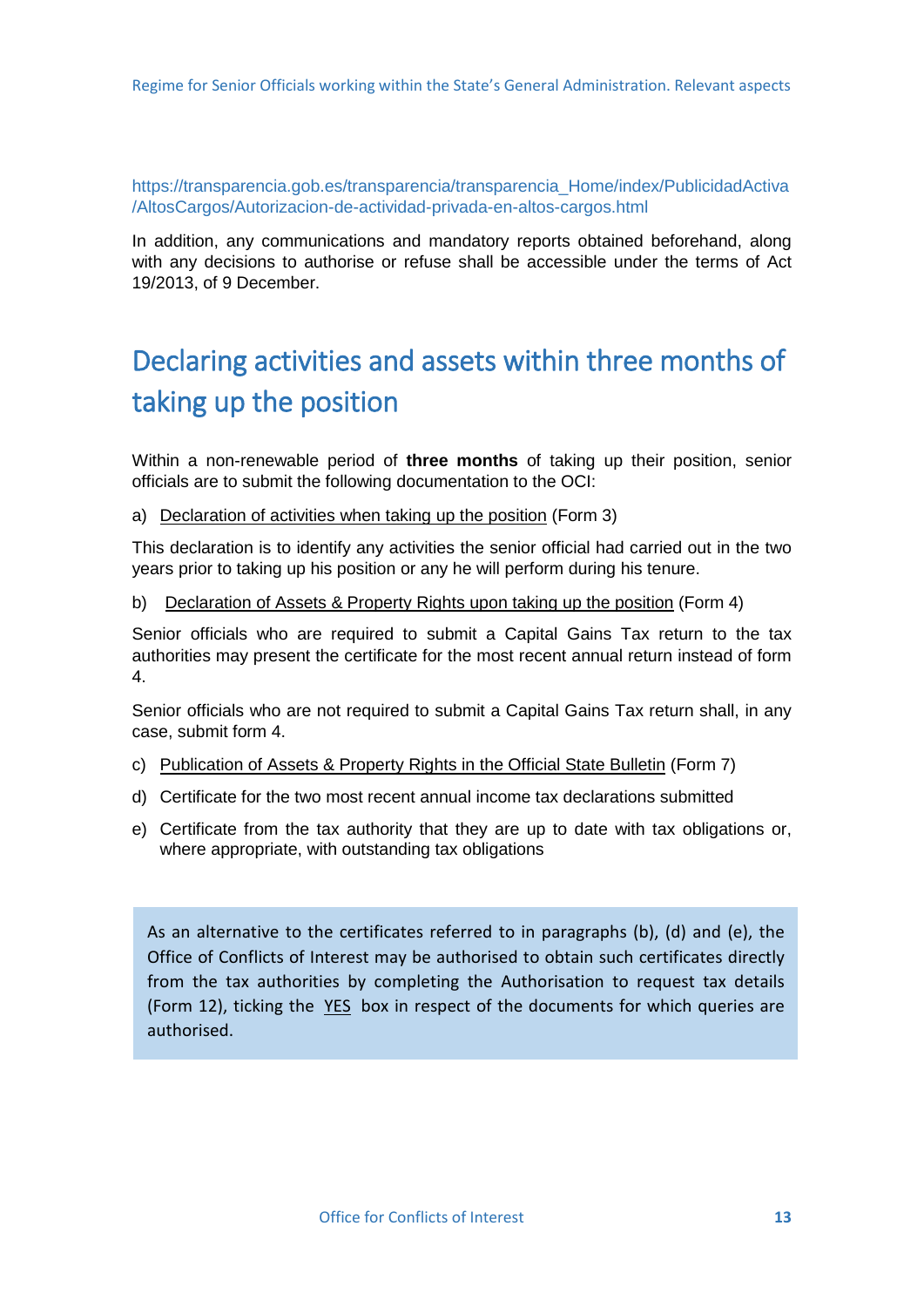# <span id="page-16-0"></span>Declaration of activities and assets within three months of leaving the service

Within a non-renewable period of **three months** of leaving the service, senior officials shall submit the following documentation to the OCI:

a) Declaration of activities upon leaving the service (Form 5)

Ĩ

b) [Declaration of Assets & Property Rights upon leaving the service \(](https://pre-servicios.funciona.gob.es/public/servicios/solicitudes-alto-cargo/solicitudes-alto-cargo-electronica/formulario06.html)Form 6)

Senior officials who are required to submit the Capital Gains Tax return to the tax authorities may present the certificate for the most recent annual return, instead of form 6.

Senior officials who are not required to Capital Gains Tax returns shall, in any case, submit Form 6.

- c) [Publication of Assets & Property Rights in the Official State Bulletin \(](https://pre-servicios.funciona.gob.es/public/servicios/solicitudes-alto-cargo/solicitudes-alto-cargo-electronica/formulario07.html)Form 7).
- d) Copy of the annual income tax return for the year they left the service.

This is to be submitted at the time they leave the service, including after 3 months of leaving, if necessary.

As an alternative to the certificates referred to in paragraphs (b) and (d), the Office of Conflicts of Interest can be authorised to obtain such certificates directly from the tax authorities by completing Form 12, and ticking the YES box in respect of the documents for which queries are authorised.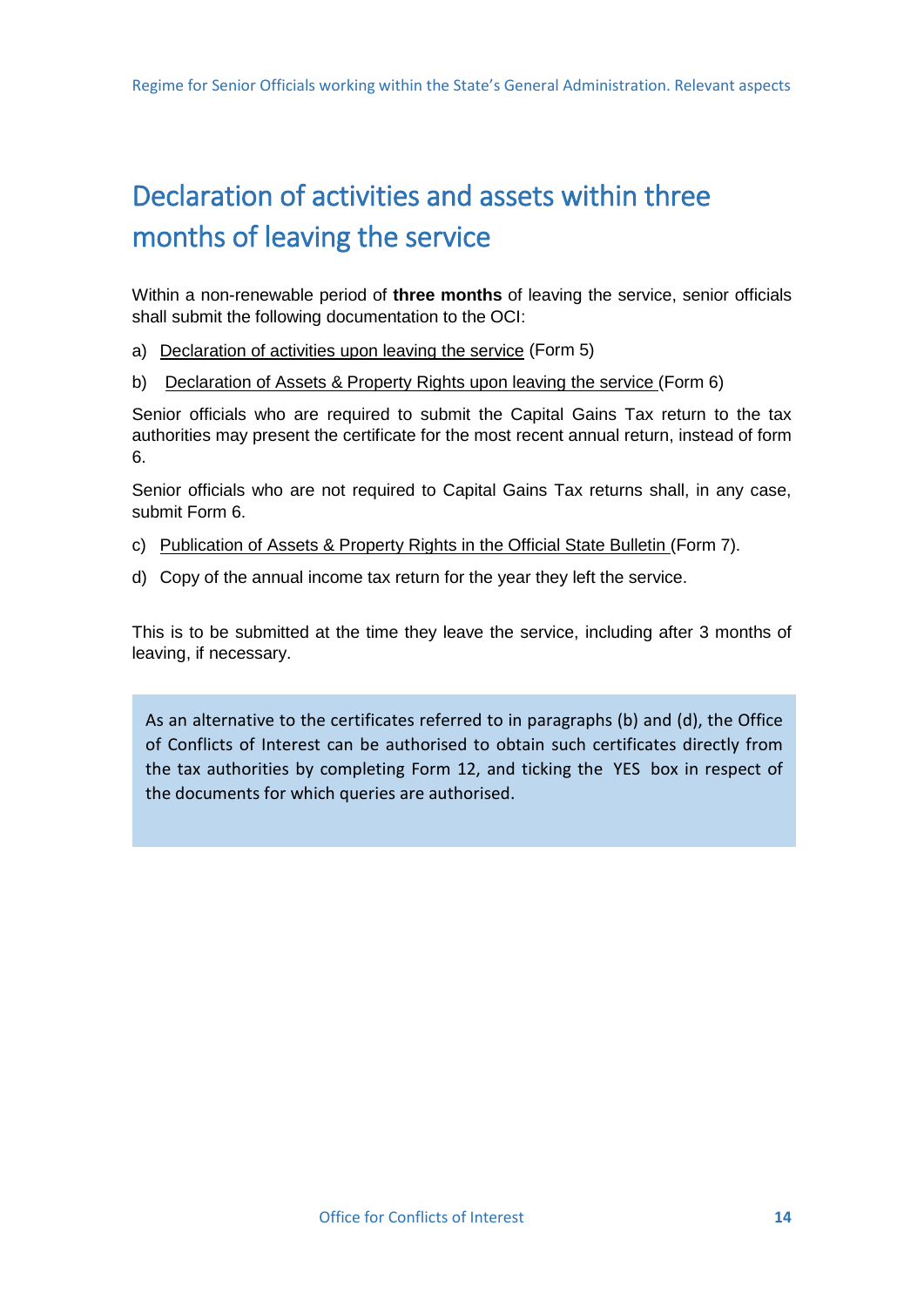# <span id="page-17-0"></span>Notifications relating to declaring activities, assets and property rights while holding a senior position

Whilst in post, senior officials shall submit the following documentation in relation to their activities, assets and property rights through the Sede electrónica del Portal Funciona:

a) Copy of their annual income tax return for each year in post, including the year in which they leave.

Alternatively, instead of copies of their annual income tax returns, the OCI can be authorised to obtain such returns directly from the tax authorities by completing Form 13.

- b) Notification of any modification in regard to the declaration of activities whilst in post (Form 3. Modification)
- c) Notification of any substantial modification to the declaration of assets and property rights whilst in post (Form 4. Modification) in the event of any substantial change to the initial declaration - for example, in the case of a house purchase, taking out a mortgage, accepting an inheritance, and so on.
- d) Abstaining from administrative procedures (Form 8), as indicated in the "Abstaining" section of this publication.

Abstaining during collegiate organisation meetings must be recorded in the minutes and reported by the collegiate organisation's secretary to the OCI's Register of Senior Officials' Activities using document Abstaining from collegiate bodies (Form 9).

# Mandatory electronic submission of declarations and notifications to the OCI

Senior officials bound by Act 3/2015 of 30 March shall interact with the Office of Conflicts of Interest solely via electronic means, through the Subsede electrónica del Portal Funciona, in accordance with Article 1.1 of Order TFP/2/2020 of 8 January, modified by Order TFP/350/2020, of 16 April.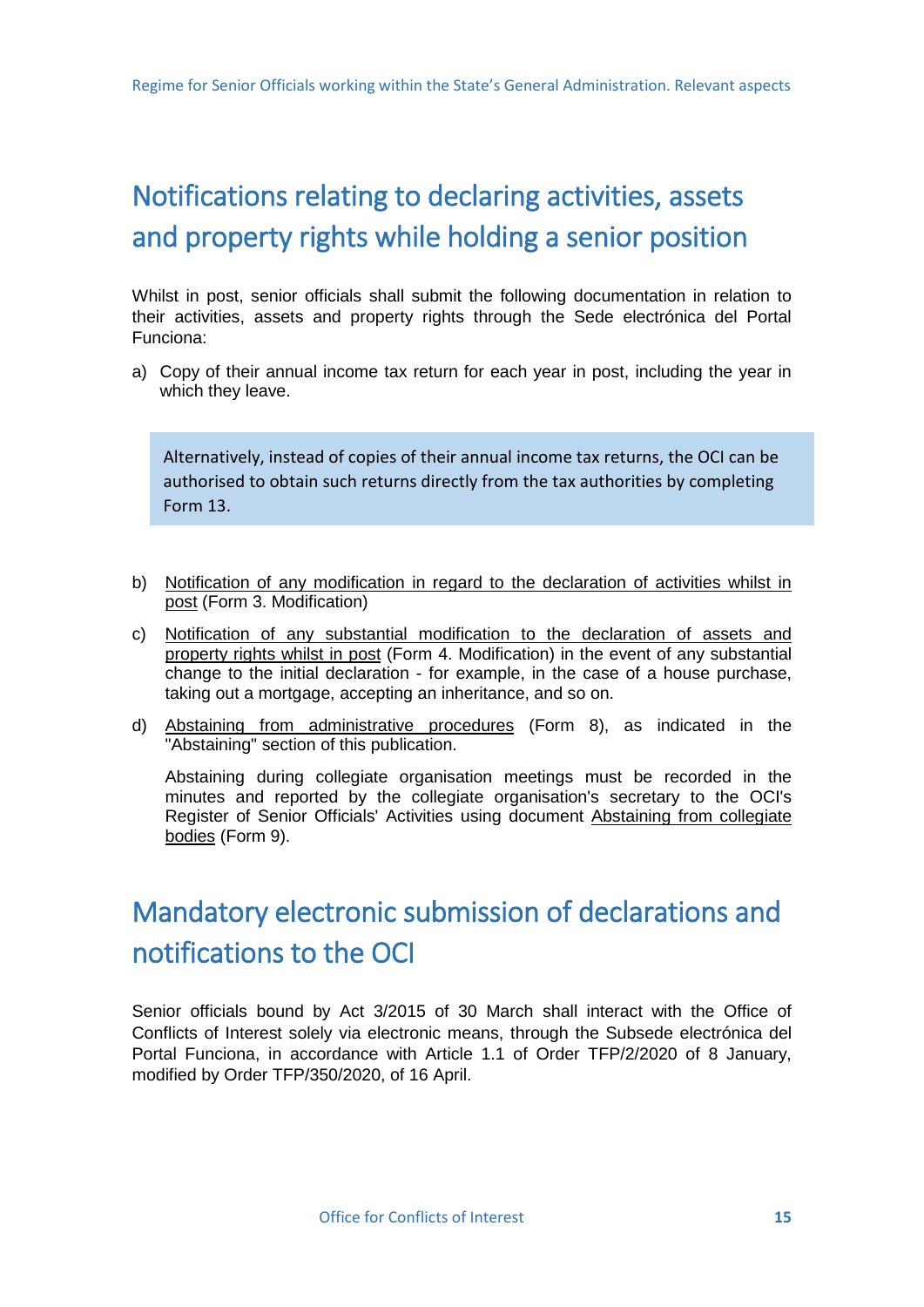<span id="page-18-0"></span>Access to the Subsede electrónica del Portal Funciona to complete e-forms for declarations, notifications and documents is available at the following link:

#### <https://sede.funciona.gob.es/public/servicios/solicitudes-alto-cargo>

In order to electronically sign and submit declarations, notifications and other documents to the Office of Conflicts of Interest, senior officials must have an electronic ID card or electronic certificate issued by one of the certifying service providers recognised by the @firma (signature) validation platform.

You can check that the electronic certificate has not been revoked or expired at the following link:

#### [https://valide.redsara.es](https://valide.redsara.es/)

In the case of incidents or technical queries regarding the operation of the Senior Officials Declarations section, senior officials can use the contact form or call the Technical Support telephone number indicated in the Senior Official Declarations section of Subsede electronica del Portal Funciona.

### Rectifying declarations and reasons for incompatibility

If the OCI finds formal deficiencies in a declaration or lack of required documentation, the person concerned shall be required to remedy these within **one month**. To this effect, the following will be considered to be formal deficiencies:

- Omission of any of the details that identify the declaring party
- Confusion, error or inaccuracy in declarations
- Any words crossed out, amended or between lines, which are not duly noted by the declaring party's signature and raise doubts
- Other material errors

If the OCI finds that the senior official is involved in any reason for incompatibility, it shall inform the declaring party of this fact. If, within **fifteen days** of being informed, the declaring party does not reply or their reply suggests that the reason for potential infringement or incompatibility continues, they shall be required to provide the necessary information within a second period of fifteen days, and will be notified that if this is not done the corresponding administrative procedure will be initiated in order to exercise relevant sanctioning power.

The OCI will compare the declarations with those received previously. If any discrepancies are found, the person concerned shall be notified of these within one month for clarification. If this clarification is not provided or is deemed to be insufficient, the OCI will initiate the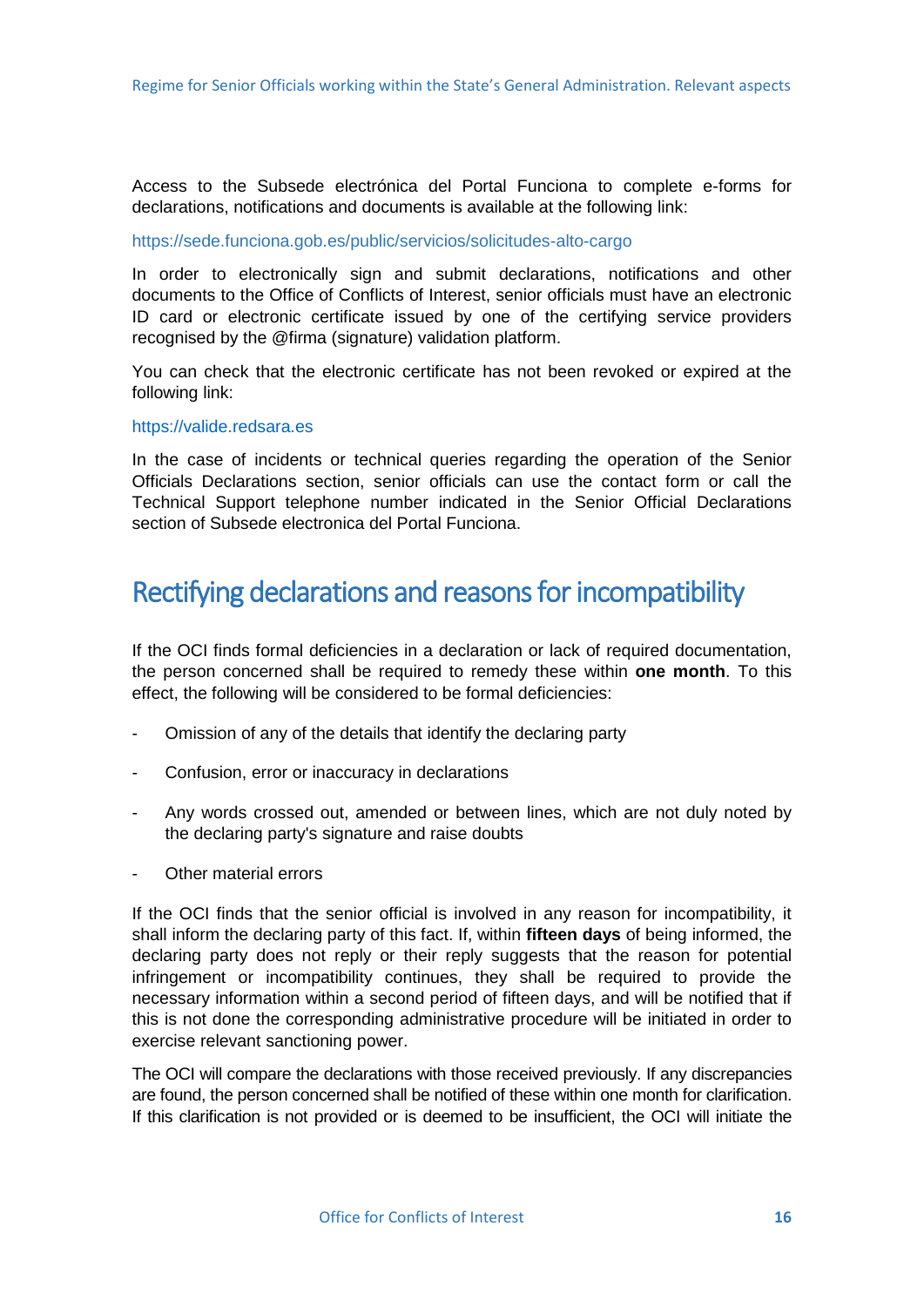<span id="page-19-0"></span>administrative procedure to exercise the relevant sanctioning power, as it constitutes an infraction typified under Article 29.2e of Act 19/2013 of December 9 regarding transparency, access to public information and good governance.

# Register of Activities and Register of Assets and Property Rights for senior officials

The electronic Register of Activities will be public. Therefore anyone may request access to the public information and documents it contains (including statements of activities and notifications of abstentions) in accordance with the provisions of Act 19/2013 of 9 December regarding transparency, access to public information and good governance.

The electronic Register of Assets and Property Rights will be reserved and apart from the interested party may only be accessed by the following:

- a) The Congress of Deputies and the Senate, as well as any parliamentary research committees that may be set up
- b) The judicial bodies for instructing and resolving processes
- c) The Public Prosecution Service.

During the **first quarter of each calendar year** the full content of declarations of assets and property rights of members of the Government and senior officials who took up or left office in the previous year will be published in the Official State Bulletin The Bulletin will leave out any data referring to their location, to safeguard the privacy and security of owners.

The content of these declarations can be accessed via the following link to the Transparency Portal:

[https://transparencia.gob.es/transparencia/transparencia\\_Home/index/PublicidadActiva](https://transparencia.gob.es/transparencia/transparencia_Home/index/PublicidadActiva/AltosCargos/DeclaracionesBienesAACC.html) [/AltosCargos/DeclaracionesBienesAACC.html](https://transparencia.gob.es/transparencia/transparencia_Home/index/PublicidadActiva/AltosCargos/DeclaracionesBienesAACC.html)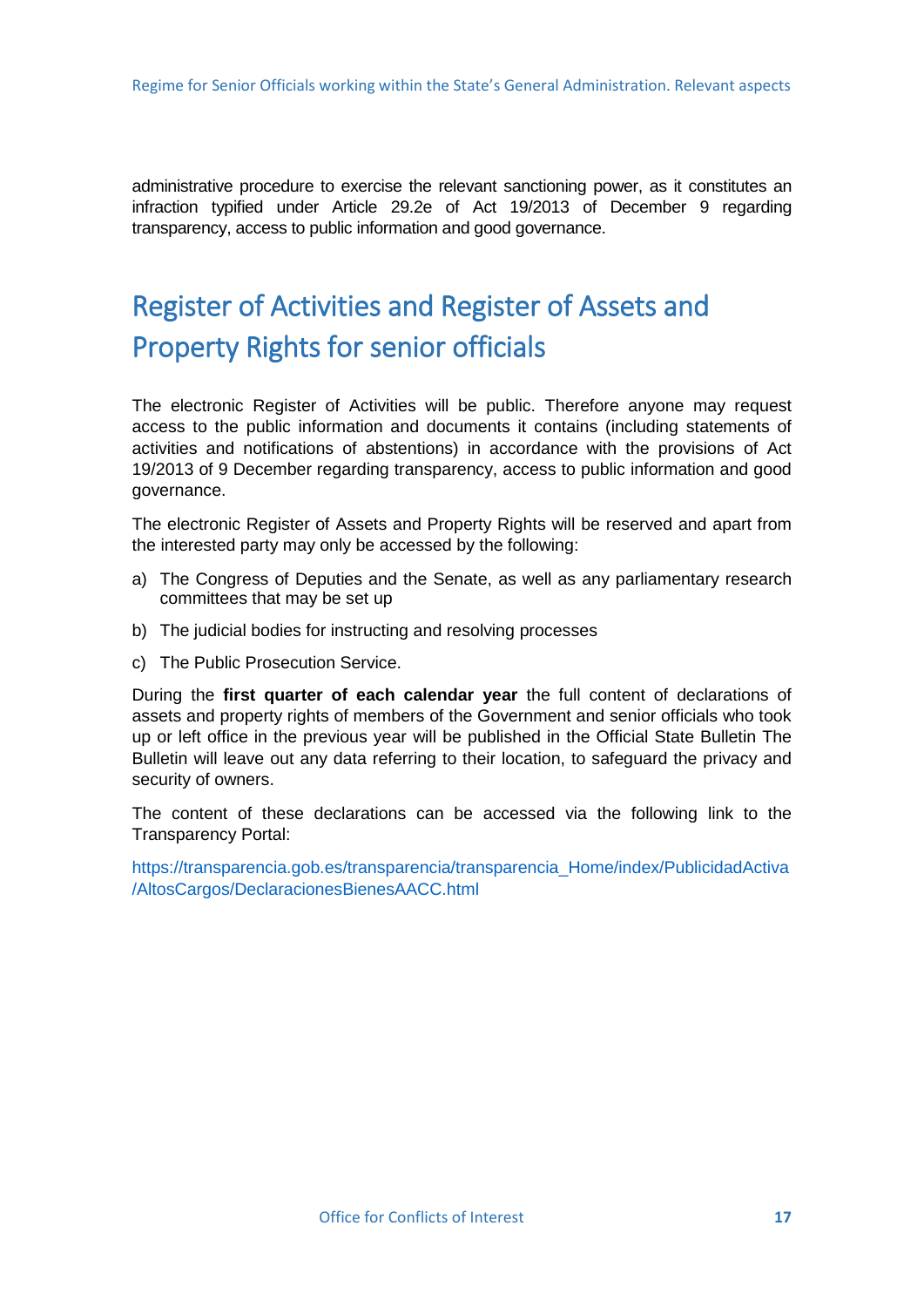## <span id="page-20-0"></span>Control and monitoring reports

The Office of Conflicts of Interest will prepare the following reports provided for under Act 3/2015 of 30 March:

#### **Half-yearly report regarding compliance with reporting obligations**

**Every six months**, the Office of Conflicts of Interest shall produce a report on senior officials' compliance with their obligations to declare, as well as violations of any sanctions that have been imposed, identifying those responsible. This report will be submitted to the government to be forwarded to the Congress of Deputies.

This report will contain personalised details about those senior officials who are required to make their declarations, the number of declarations received and to whom they relate, the notifications made in the event of leaving the service and identification of any senior officials who have not complied with these obligations.

Where a sanctioning procedure has been resolved, a copy of the resolution will be sent to the Board of Congress.

The report shall also contain aggregated information about the number of senior officials required to submit declarations, the number of declarations received, the number of notifications made when leaving the service, and the number of senior officials who have not complied with their obligations under this Act. This information will be published in the Official Government Gazette.

The OCI also publishes the report under the following Transparency Portal link:

[https://transparencia.gob.es/transparencia/transparencia\\_Home/index/PublicidadActiva](https://transparencia.gob.es/transparencia/transparencia_Home/index/PublicidadActiva/AltosCargos/ObligacionesAACC.html) [/AltosCargos/ObligacionesAACC.html](https://transparencia.gob.es/transparencia/transparencia_Home/index/PublicidadActiva/AltosCargos/ObligacionesAACC.html)

### **Reports on the asset position of senior officials at the end of their time in post**

Every six months, the Office of Conflicts of Interest will report to the government on its activities relating to its review of senior officials' asset positions at the end of their time in post, with the aim of verifying that they have proper complied with their obligations, and to check for signs of unjustified increase in wealth.

As part of this, within three months of a senior official leaving the service, the OCI shall, as a matter of course, prepare a report reviewing the official's financial situation.

Senior officials whose financial situation is under review must provide all information required and notify of all and any circumstances that are relevant to the preparation of the report.

Prior to its approval, the person concerned must be given notice of the proposed report so that they can make any declarations they consider relevant within 15 days. At the end of this period, the report will be subject to approval and notified to those senior officials whose asset situation has been examined.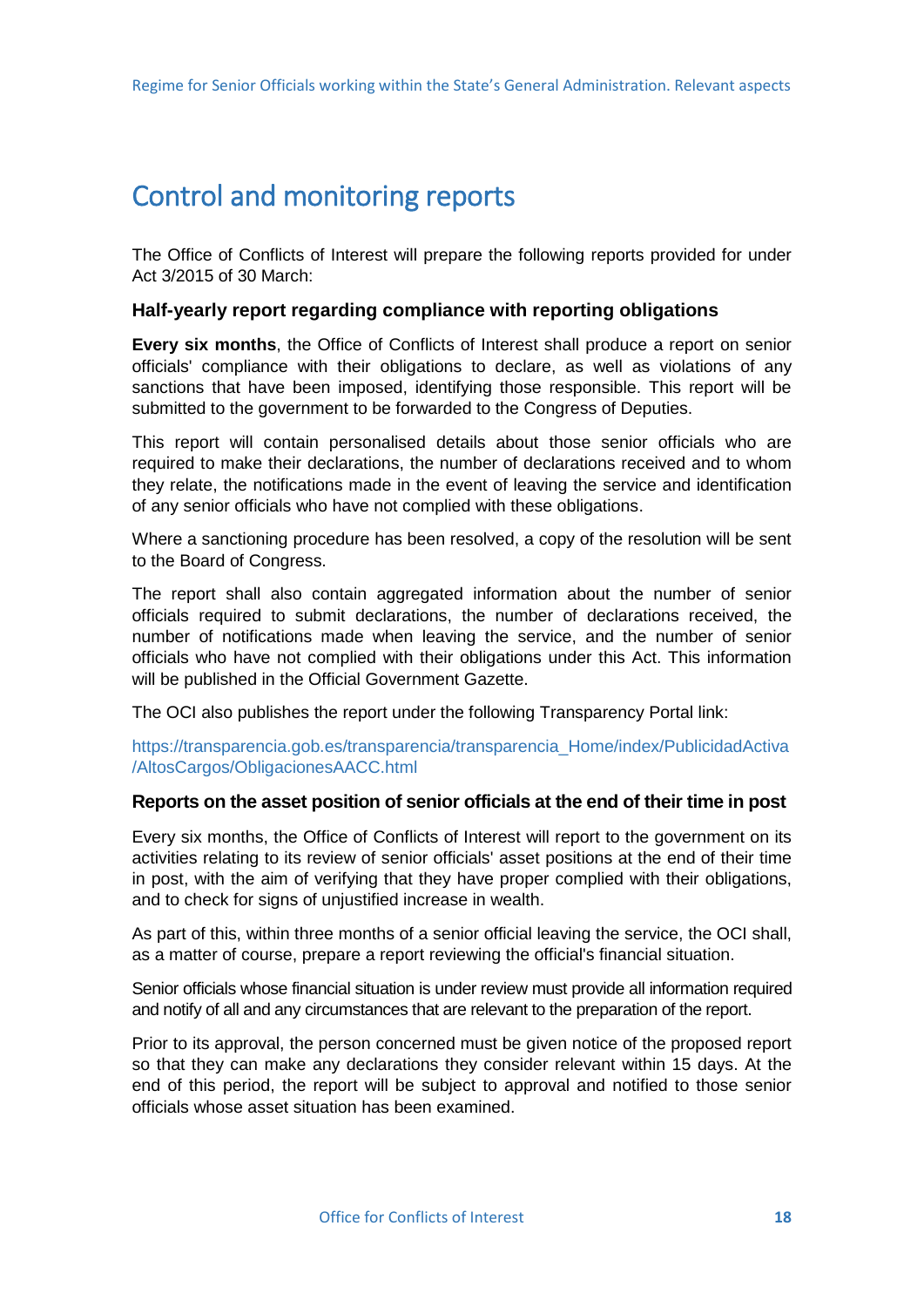<span id="page-21-0"></span>If the information in the report shows indications of unjustified increase in wealth, the OCI may request assistance from the State Tax Authority for the purpose of clarifying such information.

After the steps outlined above have been completed, if any administrative or criminal liabilities are found, the relevant organisations will be notified so that any relevant proceedings can be launched if appropriate.

### Penalty regime

Act 19/2013 of 9 December establishes a system of penalties structured into three areas: infractions in regard to conflicts of interest, in regard to financial-budgetary management and in regard to discipline.

Failure to comply with the rules regarding incompatibilities or rules governing declarations to be made by senior officials shall be sanctioned in accordance with the provisions of the penalty regime provided for under Act 3/2015 of 30 March.

In accordance with this sanctioning regime, **very serious** administrative offences are considered to be:

- a) Breach of rules regarding incompatibilities referred to under the Act
- b) Presenting declarations that contain false information or documents
- c) Breach of obligations referred to under Article 18 in relation to managing company shares and holdings
- d) Falsifying or failing to meet the eligibility requirements for being appointed to senior positions.

**Serious** administrative offences include:

- e) Not declaring activities or assets and property rights to the pertinent Registers, after being warned to do so
- f) Deliberately omitting data and documents that should be submitted in accordance with the provisions of this Act
- g) Repeated failure to comply with the duty to abstain in accordance with the provisions of this Act
- h) Committing a minor offence after having already been sanctioned for the same offence within the previous three years.

**Minor administrative offences** include being late in declaring activities or assets and property rights to the pertinent registers, after being told to do so.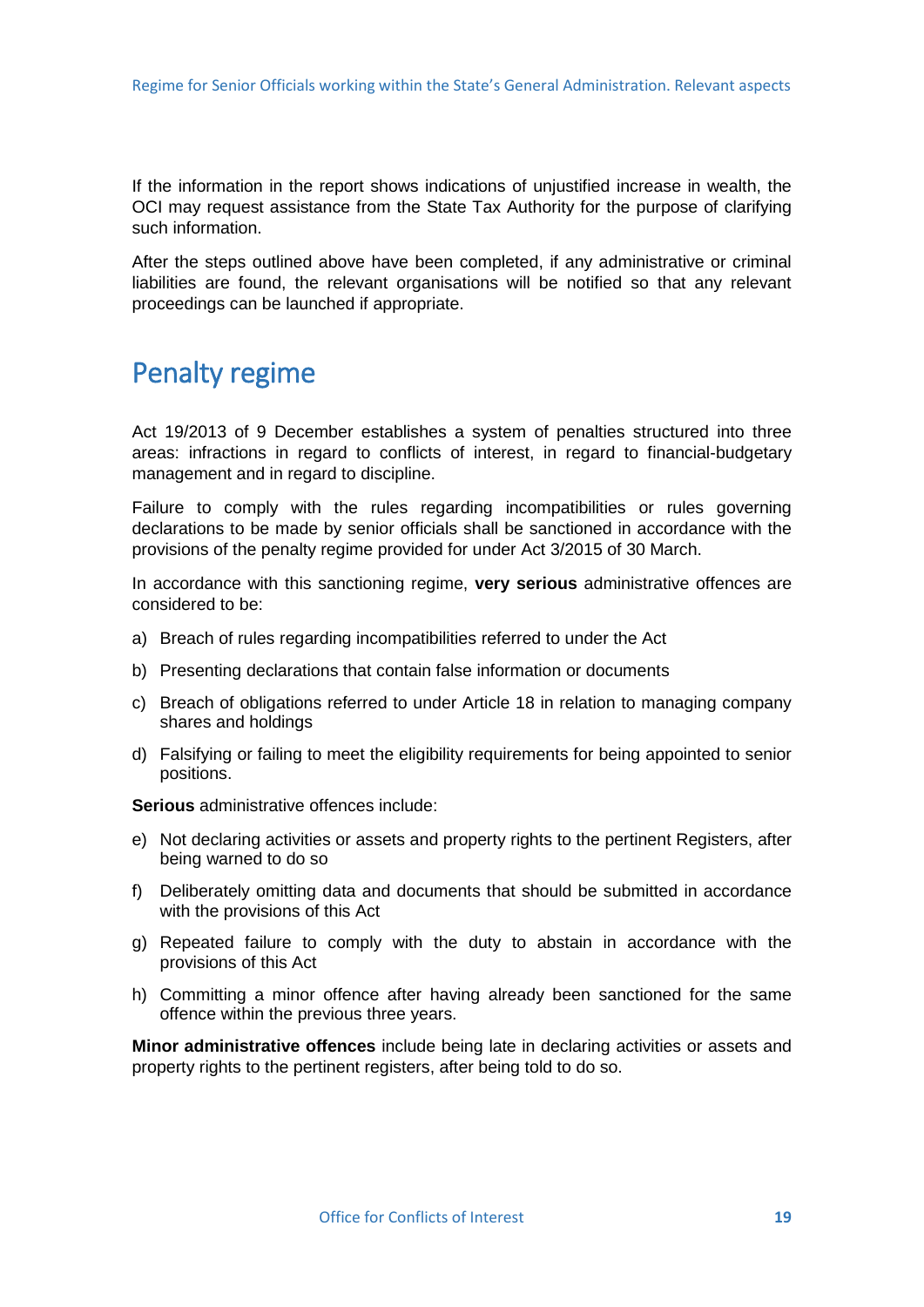# <span id="page-22-0"></span>Sanctions

**Very serious and serious** administrative offences will be punished and any breach of the law will be declared and published in the Official State Gazette once the applicable resolution is made final.

Anyone who has committed offences classified as serious or very serious under Act 3/2015 of 30 March will not be eligible to be appointed to senior positions for between 5 and 10 years.

The penalty for **very serious** administrative offences shall also include:

- a) Removal from public office (if they have not already ceased to hold such office)
- b) The loss of the right to receive compensation after termination of employment, if it could have applied
- c) The obligation to repay, where appropriate, any sums unduly received in connection with compensation after termination of employment.

This is without prejudice to any other responsibilities that may apply.

**Minor** administrative offences will be sanctioned with a warning.

In any event, this penalty system shall operate without prejudice to any other responsibilities that may apply. Where there are signs of other liabilities, the State Attorney General's Office will be ordered to assess the implementation of other potential relevant actions and, if appropriate, bring the facts to the attention of the National Attorney General in case they might constitute a crime.

# Applicable regulations

- Act 3/2015 of 30 March, which regulates the holding of General State Administration senior positions (Official State Gazette dated 31 March).
- Act 19/2013 of 9 December, regarding transparency, access to public information and good governance (Official State Gazette dated 10 December).
- Regulations that develops the Preliminary, 2nd and 3rd sections of Act 3/2015 of 30 March, which regulates the holding of General State Administration senior positions, approved under Royal Decree 1208/2018 of 28 September (Official State Gazette dated 29 September).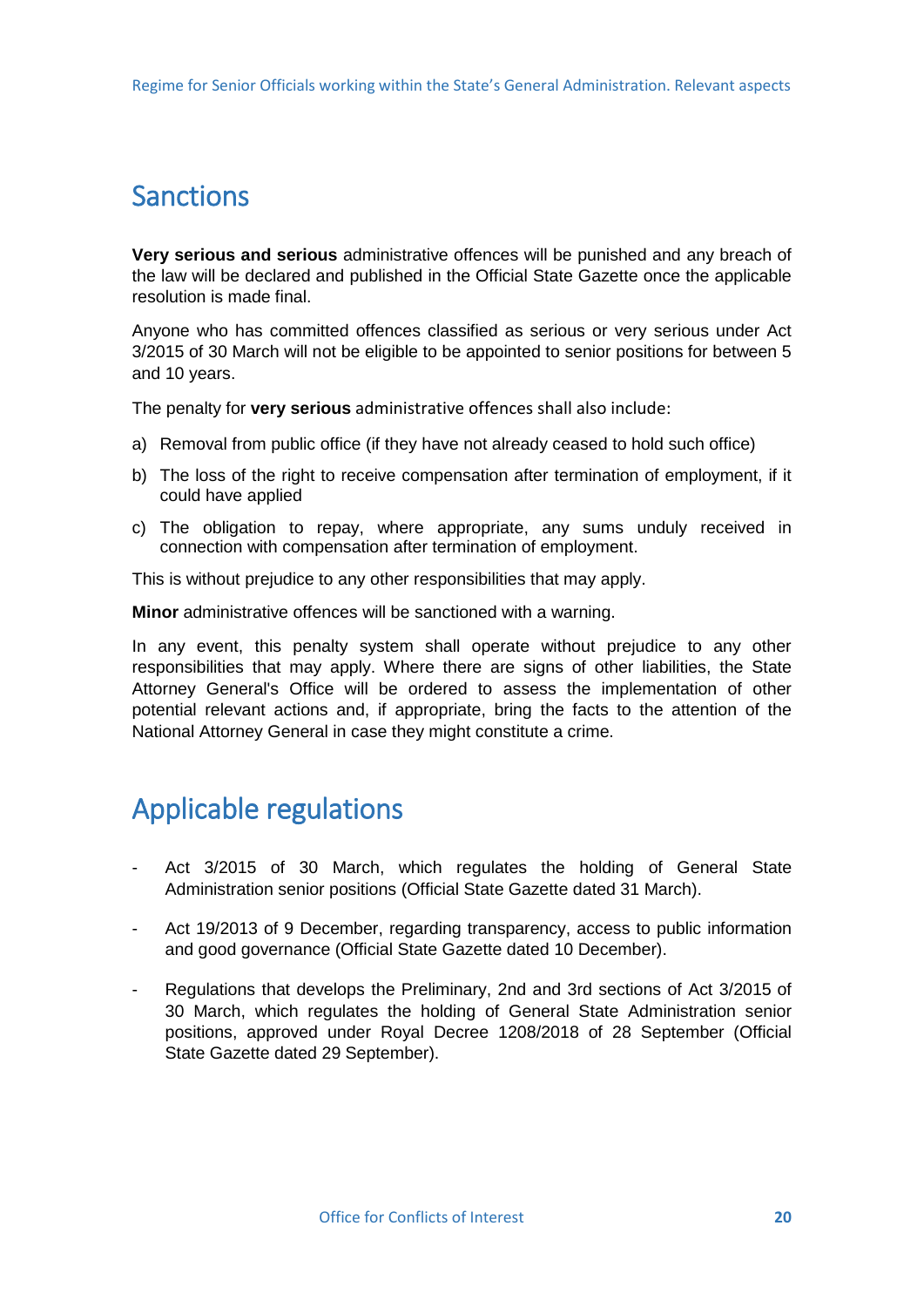- Royal Decree 451/2012 of 5 March, which regulates the remuneration regime for senior managers and directors in the public business sector and other organisations (Official State Gazette dated 6 March).
- Order TFP/303/2019 of 12 March, which created the "Funciona" and "Transparencia" (transparency) online portals as sites that fall under the General State Administration's General Access Point main online site.
- Order TFP/2/2020 of 8 January, which determined the date after which interactions with the Office of Conflicts of Interest need to be in electronic form for procedures covered by Act 3/2015 of 30 March, which regulates the holding of the General State Administration senior positions and its implementing regulations, approved by Royal Decree 1208/2018 of 28 September, and under which the corresponding forms for declarations, notifications and electronic documents were approved.
- Order TFP/350/2020 of 26 April, modifying Order TFP/2/2020 of 8 January, which determined the date after which interactions with the Office of Conflicts of Interest need to be in electronic form for procedures covered by Act 3/2015 of 30 March, which regulates the holding of General State Administration senior positions and its implementing regulations, approved by Royal Decree 1208/2018 of 28 September and under which the corresponding forms for declarations, notifications and electronic documents were approved

#### **OFFICE OF CONFLICTS OF INTEREST**

Email[: altos.cargos@correo.gob.es](mailto:altos.cargos@mpr.es)

Tel: +34 91 273 3365/3356/3354/3372

*\* An appointment is required for in-person queries*